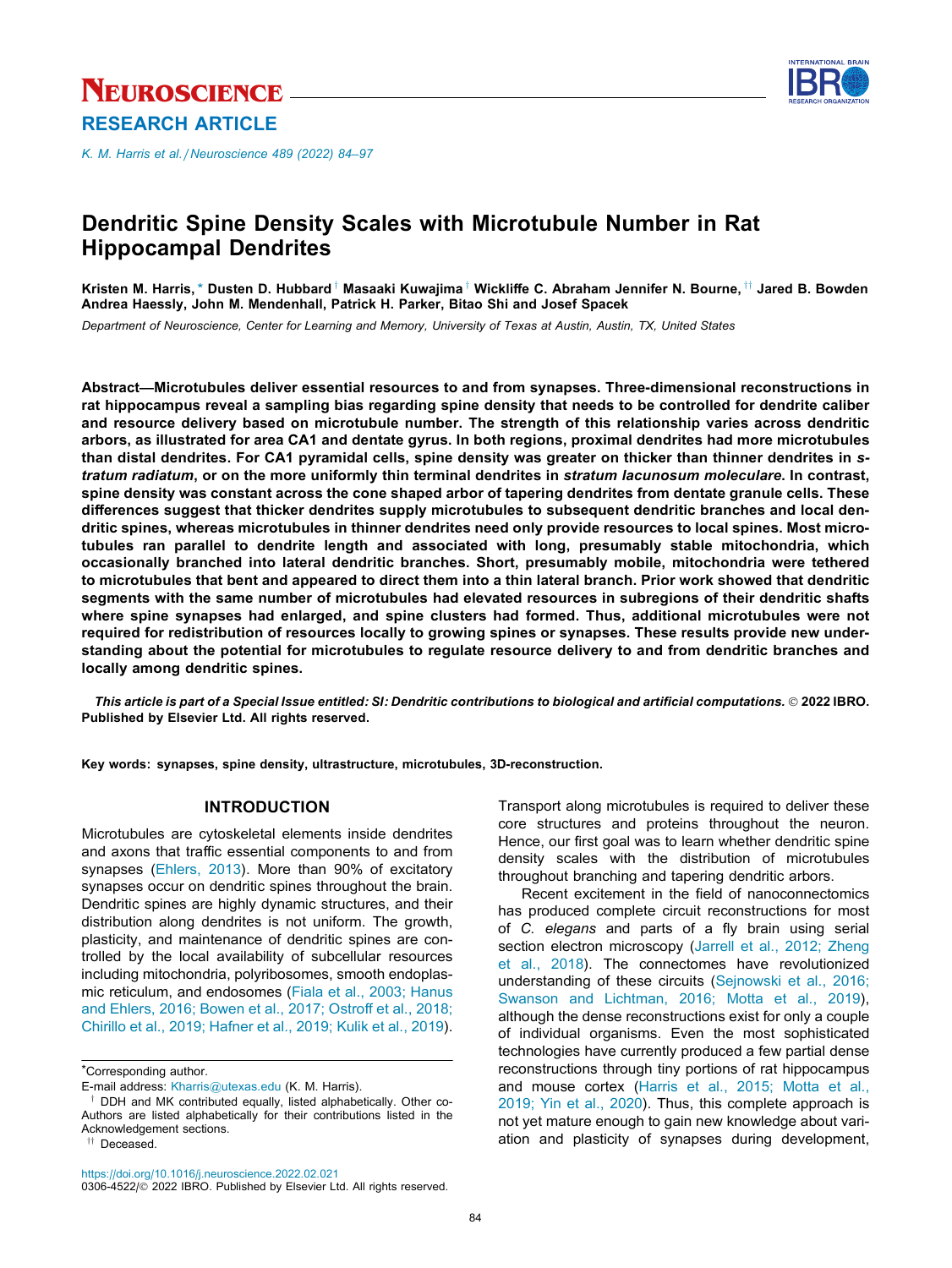learning, memory, and in disease states. Instead, unbiased sampling across multiple conditions and individuals is needed.

We have developed two powerful strategies to obtain unbiased samples using reconstruction from serial section electron microscopy (3DEM) [\(Fiala and Harris,](#page-12-0) [2001](#page-12-0)). One is the unbiased brick, and the other is the unbiased dendritic segment. Both sampling approaches are subject, however, to nonrandom compositions of small and large caliber dendrites in the neuropil. Thus, sampling must control for intrinsic variation in resource availability in low and high caliber dendrites when comparing across treatment groups and individuals. We demonstrate how sorting dendrites by microtubule number avoids these biases, and provide examples of how it has been used in our prior studies to investigate synaptic plasticity ([Bourne and Harris, 2011; Chirillo et al., 2019;](#page-11-0) [Kulik et al., 2019\)](#page-11-0). The findings also provide new understanding about the potential for microtubules to regulate resource availability throughout dendritic arbors and locally to dendritic spines. Preliminary findings were published in abstracts at conferences ([Harris et al., 2007;](#page-12-0) [Bowden et al., 2008](#page-12-0)).

# EXPERIMENTAL PROCEDURES

## Animals

Serial section images were analyzed from series that had been prepared for prior publications as described below. All procedures were carried out in accordance with National Institutes of Health guidelines for the humane care and use of laboratory animals and protocols approved by animal care and use committees at Children's Hospital (Boston, MA), Medical College of Georgia (Augusta, GA), the University of Texas at Austin, or the University of Otago Animal Ethics Committee. All 3DEM data were collected from adult male Long-Evans rats.

#### Perfusion-fixation and in vivo electrophysiology

For datasets from area CA1 stratum radiatum, three rats (postnatal days 68–77 and weighing 310–411 g) under heavy pentobarbital anesthesia were transcardially perfusion-fixed with 2% paraformaldehyde, 2.5–6% glutaraldehyde, 2 mM CaCl<sub>2</sub>, and  $0-4$  mM MgSO<sub>4</sub> in 0.1 M sodium cacodylate buffer (pH 7.35–7.4). The fixative was warmed to  $37 \degree C$  at the tip of the perfusion needle and was delivered with 4 psi pressure ([Harris](#page-12-0) [and Stevens, 1989; Kirov and Harris, 1999; Harris et al.,](#page-12-0) [2015](#page-12-0)).

Twelve datasets from the inner blade of the dorsal dentate gyrus were obtained from 4 rats (121–179 days old; 448–623 g) that underwent in vivo electrophysiology recordings (which induced long-term potentiation in the middle molecular layer of the hippocampal dentate gyrus in one hemisphere), as described previously [\(Bowden et al., 2012; Bromer et al., 2018\)](#page-12-0). Here, we used datasets from the inner, middle, and outer molecular layers of the dorsal dentate gyrus, obtained from the contralateral control hemisphere that received only test pulses and long-term plasticity was not evident. In addition, three datasets were obtained from the CA1 stratum lacunosum-moleculare of two rats. One animal (170 days old) was from the in vivo electrophysiology experiment, obtained from CA1 stratum lacunosum-moleculare in the control hemisphere. The other animal (162 days old) did not undergo any prior experiments and was used to generate two SLM datasets, one from each hemisphere. For the datasets from the CA1 stratum lacunosum-moleculare and the dentate gyrus inner, middle, and outer molecular layers, rats were perfusion-fixed under halothane anes-thesia and tracheal supply of oxygen [\(Kuwajima et al.,](#page-12-0) [2013](#page-12-0)). The perfusion involved brief  $(\sim 20 \text{ s})$  wash with oxygenated Krebs–Ringer Carbicarb buffer [concentration (in mM): 2.0 CaCl<sub>2</sub>, 11.0 p-glucose, 4.7 KCl, 4.0 MgSO<sub>4</sub>, 118 NaCl, 12.5 Na<sub>2</sub>CO<sub>3</sub>, 12.5 NaHCO<sub>3</sub>; pH 7.4; osmolality, 300–330 mmol/kg], followed by 2% formaldehyde and 2.5% glutaraldehyde in 0.1 M cacodylate buffer (pH 7.4) containing 2 mM CaCl<sub>2</sub> and 4 mM MgSO<sub>4</sub> for  $\sim$ 1 h  $(\sim 1900 \text{ mL of fixative was used per animal}).$  The brains were removed from the skull at about 1 h after the end of perfusion.

## Acute slices

Additional CA1 datasets were obtained from hippocampal slices. Slices  $(400 \mu m$  thickness) from two animals (postnatal days 50–60 and weighing 236–279 g) were cut at  $70^\circ$  transverse to the long axis from the middle third of the left hippocampus (four to six slices per animal) with a tissue chopper (Stoelting Co., Wood Dale, IL) and placed into ice-cold artificial cerebrospinal fluid (ACSF) containing (in mM) 116.4 NaCl, 5.4 KCl, 3.2 CaCl<sub>2</sub>, 1.6 MgSO<sub>4</sub>, 26.2 NaHCO<sub>3</sub>, 1.0 NaH<sub>2</sub>PO<sub>4</sub>, and 10 D-glucose, equilibrated with 95%  $O<sub>2</sub>$ -5%  $CO<sub>2</sub>$ , pH 7.4 [\(Sorra and Harris, 1998\)](#page-13-0). Slices from four other animals (postnatal days 56–65 and weighing 263– 365 g) were prepared as above, except that they were cut into ACSF at room temperature [\(Bourne et al.,](#page-12-0) [2007](#page-12-0)). All slices were gently transferred directly onto nets over wells filled with ACSF, at the interface of humidified 95% O<sub>2</sub>–5% CO<sub>2</sub> at 32 °C in a recording chamber (Stoelting Co.).

Microtubules are sensitive to intracellular calcium and can rapidly depolymerize in response to intense activation, such as that occurring during slice preparation [\(Fiala et al., 2003\)](#page-12-0). During the first hour of recovery, when synaptic transmission is silent, microtubules visited some dendritic spines; however, in acute slices recovered for more than three hours, no spines contained microtubules. Furthermore, upon three hours of slice recovery the shaft microtubules regained their full number and length ([Fiala et al., 2003](#page-12-0)). Hence, all slices were maintained for 4–6.5 h in vitro prior to fixation. Physiological recordings were done to ensure slice viability. Two concentric bipolar stimulating electrodes were positioned 600–800  $\mu$ m apart in the middle of stratum radiatum on either side of a single extracellular recording electrode. Slices were judged healthy if the stimulus–response curves were sigmoidal, and the half-maximal responses remained stable for at least 1 hr before experiments were done to compare control test pulses to teta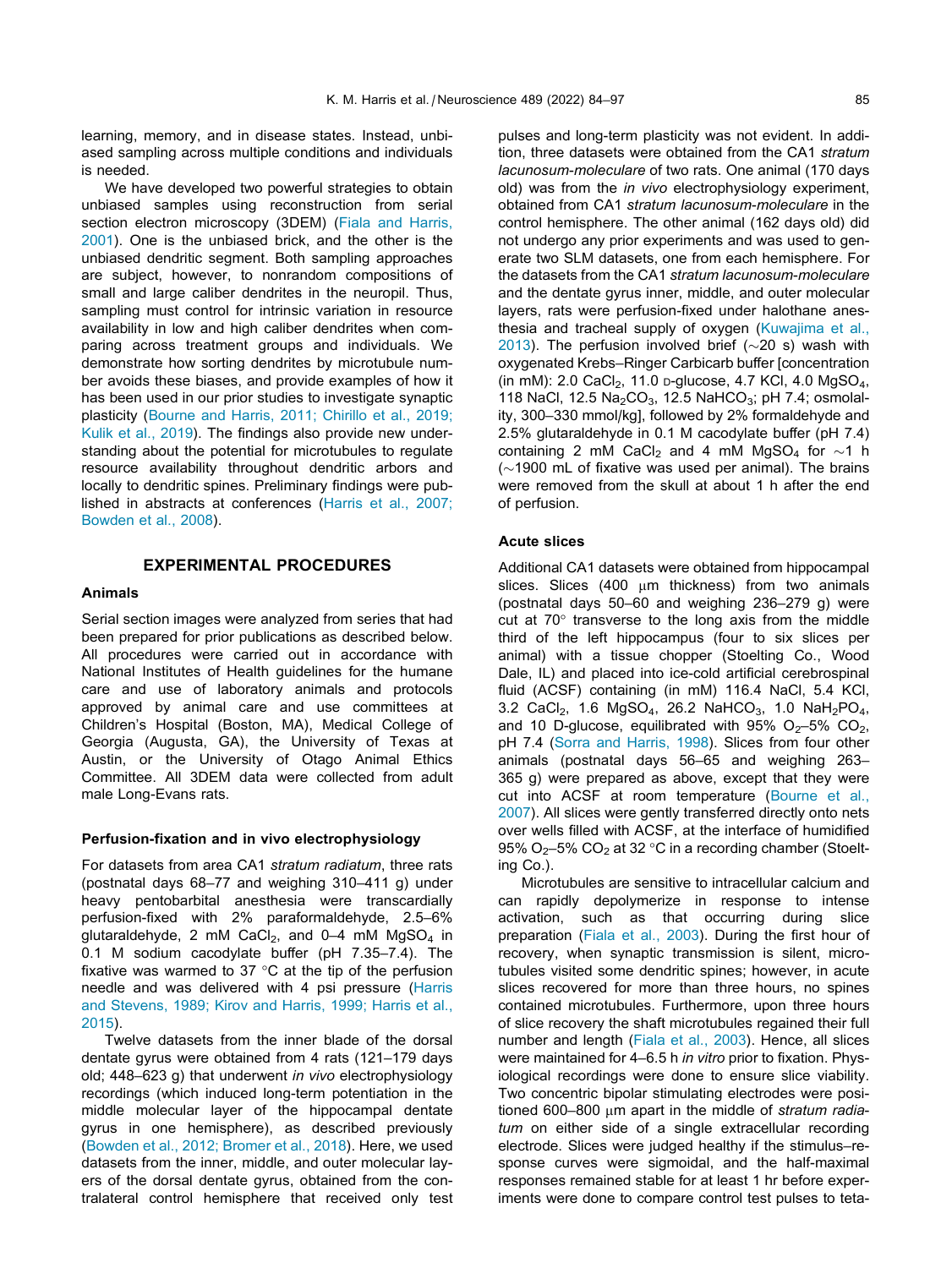<span id="page-2-0"></span>nus or theta-burst stimulation that induced long-term potentiation (LTP). At the end of each experiment, the slices were fixed in mixed aldehydes containing 2% paraformaldehyde, 6% glutaraldehyde, 1 mM CaCl<sub>2</sub>, and 2 mM  $MgCl<sub>2</sub>$  in 0.1 M sodium cacodylate buffer at pH 7.4 for 8–20 sec in the microwave oven, which resulted in a measured final temperature that was always  $\leq$  50 °C and usually  $\leq$  37 °C to prevent microtubule destruction that occurs above  $60^{\circ}$ C [\(Jensen and Harris,](#page-12-0) [1989](#page-12-0)). Only the control stimulation datasets were used for these analyses as explained in the results and discussion.

#### Tissue processing for 3DEM

Perfusion-fixed tissue and fixed slices were either handor microwave-processed by procedures as described previously ([Harris and Stevens, 1989; Sorra and Harris,](#page-12-0) [1998; Kirov and Harris, 1999; Harris et al., 2006;](#page-12-0) [Bourne et al., 2007; Harris et al., 2015](#page-12-0)). The fixed tissue was treated with reduced osmium (1.5%  $K_4Fe(CN)_6$  and 1% OsO4 in 0.1 M sodium cacodylate buffer), followed by 1%  $OsO<sub>4</sub>$  in 0.1 M sodium cacodylate buffer. The tissue was then stained en bloc with 1% uranyl acetate and dehydrated in a series of ethanol and propylene oxide, or in acetone. The dehydrated tissue was infiltrated with and embedded into LX-112 or Epon/Spurr's resin. The resin blocks containing the tissue were trimmed to

a trapezoid in the regions of interest (middle of stratum radiatum or stratum lacunosum-moleculare of area CA1; inner, middle, or outer molecular layer of dentate gyrus) and serial sections were cut with a diamond knife (DiA-TOME Ultra35 or Ultra45) on a ultramicrotome and collected on Synaptek slot grids (Ted Pella, Redding, CA) coated with Pioloform or polyetherimide film. Sections were counterstained with saturated ethanolic uranyl acetate, followed by Reynolds lead citrate [\(Reynolds, 1963](#page-12-0)) for 5 min each. A table of the specific processing details from these past studies is located in the Harris lab wiki here: [https://wikis.utexas.edu/display/khlab/A+compila-](https://wikis.utexas.edu/display/khlab/A%2bcompilation%2bof%2bpreviously%2bused%2btissue%2bprocessing%2bprotocols) $\frac{\text{tion} + \text{of} + \text{previously} + \text{used} + \text{tissue} + \text{processing} + \text{proto} - \text{t}}{1}$ [cols](https://wikis.utexas.edu/display/khlab/A%2bcompilation%2bof%2bpreviously%2bused%2btissue%2bprocessing%2bprotocols). In addition, when protocols are updated, they can be accessed at the home site here: [https://wikis.utexas.edu/](https://wikis.utexas.edu/display/khlab/KH%2bLab%2bWiki%2bHome) [display/khlab/KH+Lab+Wiki+Home.](https://wikis.utexas.edu/display/khlab/KH%2bLab%2bWiki%2bHome)

#### Serial section TEM imaging

Sections were imaged on a JEOL transmission electron microscope (JEM-100B, JEM-1200EX, or JEM-1230) with film  $(4000-10,000\times)$  or with a Gatan UltraScan4000 CCD camera  $(5000\times)$ . Images were acquired from all the SLM serial section series and some of the dentate series using a Zeiss field emission scanning electron microscope operating in the transmission mode using a transmitted electron detector (1.8–2.0 nm/pixel). A diffraction grating replica (Ernest



Fig. 1. Image from an adult rat hippocampus (perfusion-fixed in vivo) from the middle of CA1 stratum radiatum illustrating the non-uniform composition of the neuropil. Dendrites are indicated by red stars, and five that were analyzed for this paper are numbered (blue). The two yellow lines divide this image into three parts. The left side is occupied by several longitudinally sectioned thin dendrites and two large caliber apical dendrites that reduce the area where synapses could form. In the middle region, most of the processes are cross-sectioned and constitute smaller dendrites, axons, synapses, and glia. The right side has several longitudinally sectioned myelinated axons (MA, also, the process labelled MAn in the middle region was initially confused with dendrites until viewed through serial sections and then recognized as a node of Ranvier with perinodal folds on later sections in the series).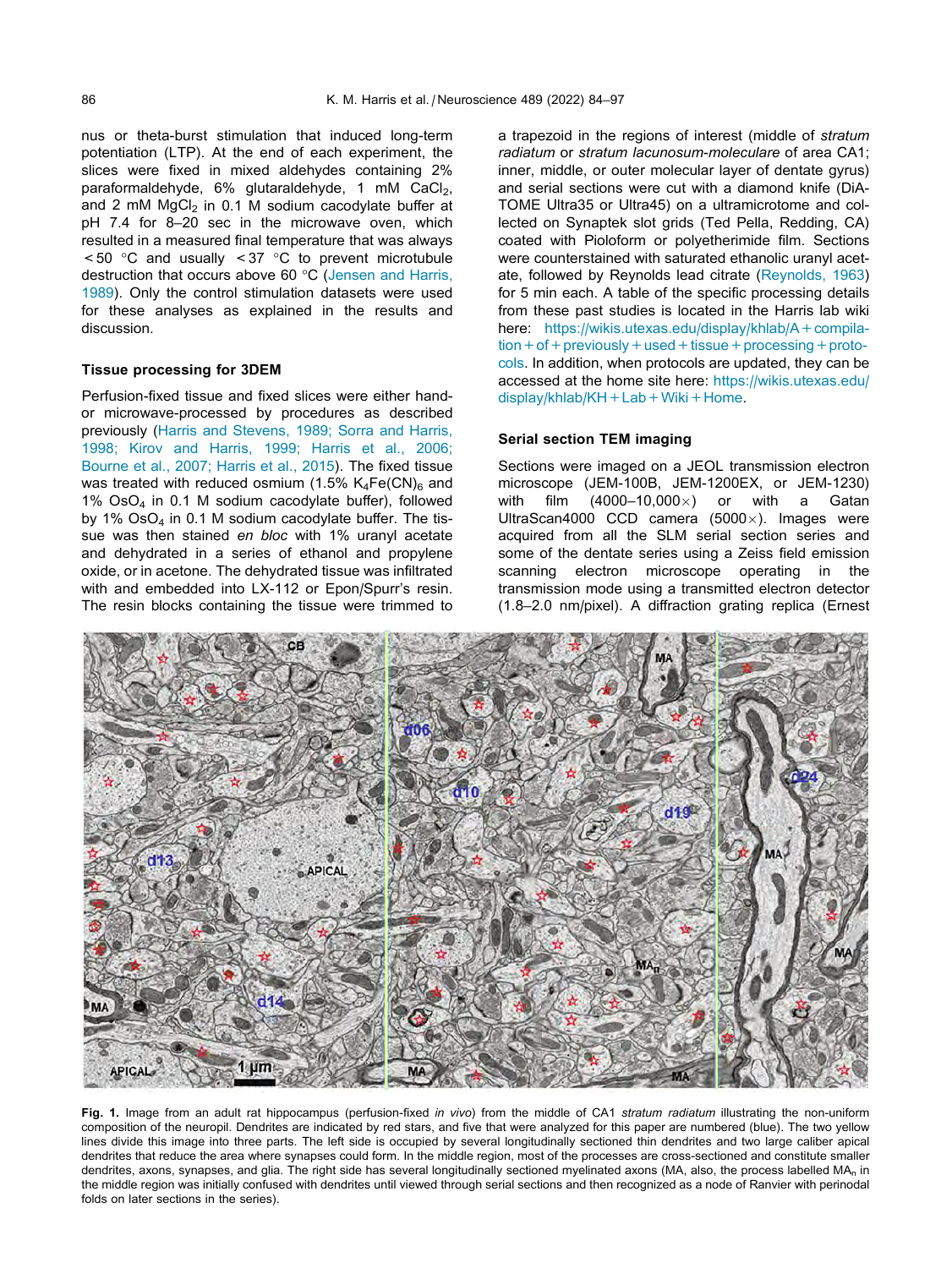#### Reconstructions

The serial section images were aligned using the Reconstruct software [\(Fiala, 2005\)](#page-12-0), RRID:SCR\_002716; [https://synapseweb.clm.utexas.edu/software-0\)](https://synapseweb.clm.utexas.edu/software-0) or Fiji with the TrakEM2 plugin (RRID:SCR 002285; RRID: SCR\_008954; [http://fiji.sc](http://fiji.sc/), [http://www.ini.uzh.ch/](http://www.ini.uzh.ch/%7eacardona/trakem2.html)~acar[dona/trakem2.html](http://www.ini.uzh.ch/%7eacardona/trakem2.html)) [\(Cardona et al., 2012; Saalfeld](#page-12-0) [et al., 2012; Schindelin et al., 2012\)](#page-12-0). Mean section thickness was calculated for each serial section series using

the cylindrical diameters method: dividing the diameters of longitudinally sectioned mitochondria by the number of sections they spanned [\(Fiala and Harris, 2001\)](#page-12-0). Dendrites were reconstructed through serial section electron microscopy using the Reconstruct software. All spines were identified to compute spine density per  $µm$ length of the dendritic segment. At the time of initial reconstruction, experimenters were blind as to condition.

#### Statistical analysis

Microsoft Excel was used to create graphs and trendlines. The Excel data analysis package and XLSTAT ([www.xlstat.com,](http://www.xlstat.com/) Addinsoft) were used to compute statistical tests. The specific tests that were used are indicated in each figure legend with outcomes. The nonparametric Spearman's r was computed on the raw data to determine where the correlations were statistically different from 0, and outcomes are expressed as r and p values in the graphs. Most of the distributions of the data were skewed, and so raw data are plotted on log–log axes with a power analysis used to compute the trendlines and goodness of fit  $(R<sup>2</sup>)$ . Estimates for goodness of fit to the trendlines were computed and presented as  $R^2$  in power analyses for raw data plotted on the log–log plots. For ratios, the data were plotted on linear axes and  $R^2$  was based on a linear distribution. Log-transforms of these data were not used, as none reduced the skew sufficiently to meet parametric criteria. For the non-parametric data, the Kruskal–Wallis test was used, and results are reported as KW (observed, critical values) with p values in the figure legends. Dunn's post-hoc test was used for multiple pairwise comparisons following a statistically significant Kruskal–Wallis outcome. Box-whisker plots are presented of the range and quartiles around the median. In a couple instances, the distributions of the raw data met parametric criteria and a single or multifactor analysis of variance and covariance was done, and reported as the  $F$  value, degrees of freedom (df),  $p$ value, and effect size  $(\eta^2)$ . The number of dendrites for each analysis is reported either in the graphs or figure each analysis is reported either in the graphs or figure legends.

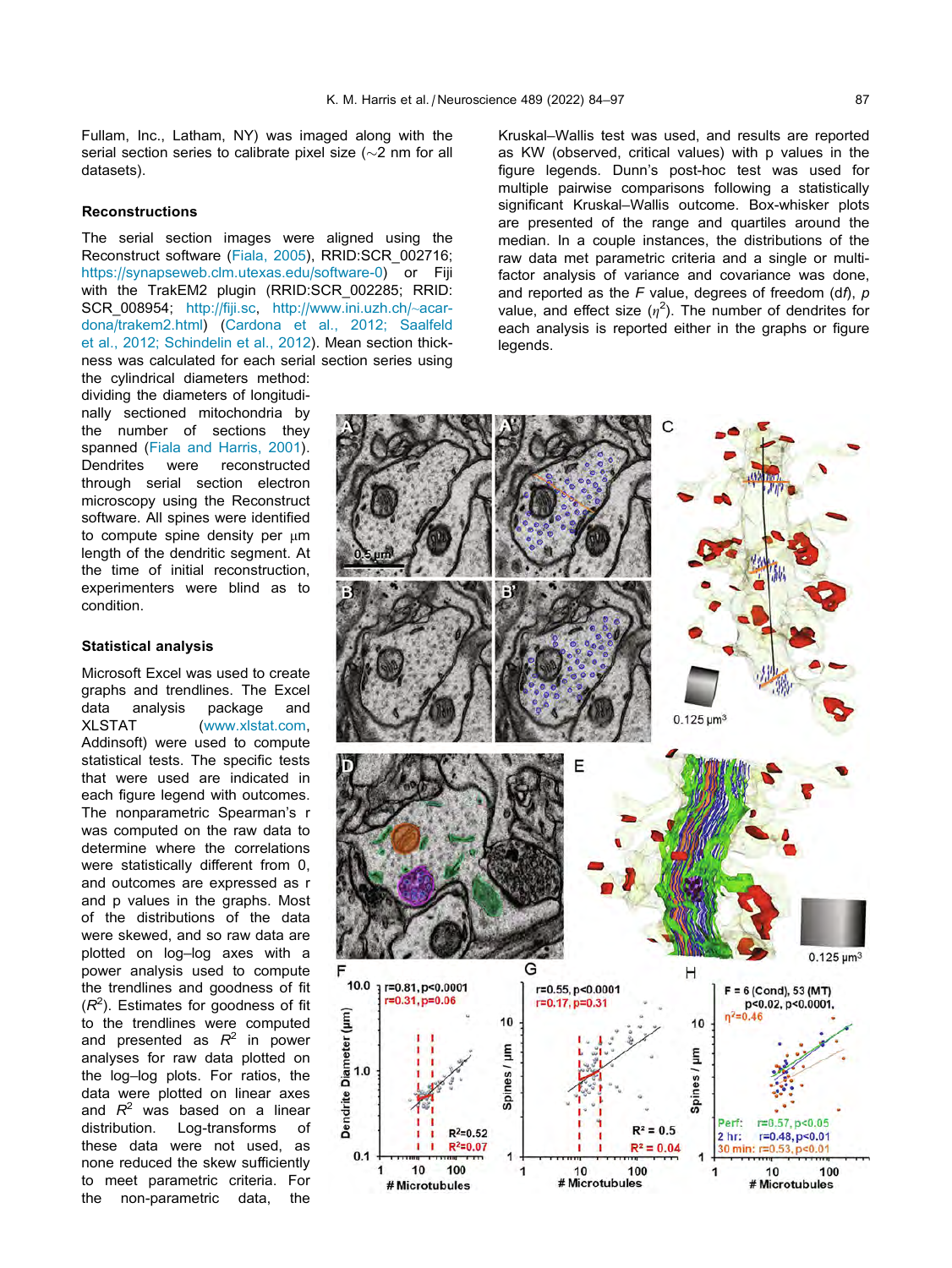$\blacktriangleleft$ 

#### <span id="page-4-0"></span>Data availability

Original images, the Reconstruct files, and the Excel spreadsheets will be shared on 3DEM.org via the Texas Data Repository (DOI: doi: [https://doi.org/10.18738/T8/](https://doi.org/10.18738/T8/PRAGLR) [PRAGLR\)](https://doi.org/10.18738/T8/PRAGLR).

## RESULTS

The first purpose of this study was to identify an important sampling bias encountered when randomly sampling sections through neuropil to assess whether dendritic spines change across conditions. This problem is illustrated first by considering the nonuniform composition of random sections through the neuropil. Solutions to this problem are presented based on selecting dendrites of uniform caliber and resource

Fig. 2. Example cross-sectioned dendrite in the middle of stratum radiatum of area CA1 in adult rat hippocampus illustrating how microtubules and dendrite diameters were quantified in the dendritic shafts and compared to spine density. (A, B) Microtubules were readily identified as cylindrical structures  $(\sim 20$  nm diameter) with average inter-microtubule spacing of  $\sim$ 35 nm to accommodate microtubule-associated proteins. (A, B) are section 110 and 111 of a series, and (A', B') illustrate outlines of the same microtubules (blue circles). The dendrite diameter (orange line) was measured across the middle of the narrowest orientation of the cut dendrite. (C) Complete three-dimensional reconstruction of the dendritic segment used to compute spine density per unbiased segment length (length, thick black line). Three locations along the length where microtubules were counted are illustrated (blue ellipses, 60 by 10 nm) along with the three dendrite diameter measures (orange lines). Dendrite and spines are a translucent, pale yellow with postsynaptic density areas in red. (D) Same dendrite illustrating a section through the origin of a large spine, and three organelles that are associated with microtubules: smooth endoplasmic reticulum (green), a mitochondrion (orange), and a multivesicular body (pink with vesicles outlined in light blue). (E) Enlarged reconstruction of this dendrite containing the microtubules (dark blue), mitochondrion (orange), SER (green), and the multivesicular body (pink with black vesicles for illustration in 3D). (Scale bar in (A) is for (A, B and D).) (F) Significant correlations (Spearman's r) between average dendrite diameter and associated number of microtubules in the dendritic shaft, where a power analysis reveals that 52% of the variance can be attributed to this relationship (black values; trendline  $y = 0.2 \times 0.4$ ). However, dendrite diameter was essentially uniform over the range of 9–21 microtubules, where<br>the correlation became non-significant (red values;  $y = 0.3 \times 0.2$ ). (G) The significant correlation (Spearman's *r*) between spine density and microtubules (black values,  $y = 1.8 \times 0.3$ ) became statistically nonsignificant when restricted to dendrites with 9–21 microtubules (red;  $y = 2.3 \times 0.2$ ). H) The relationship between spine density and number of microtubules depended on the functional status of the hippocampus. For all three conditions there is a statistically significant correlation between spine density and number of microtubules (Spearman's  $r$ ), although the goodness of fit was less in the 30 min condition (perf  $y = 2 \times^{0.3}$ ,  $R^2 = 0.45$ ; 2 h  $y = 1.8 \times^{0.3}$ ,  $R^2 = 0.70$ ; and 30 min  $y = 2 \times^{0.3}$ ,  $R^2 = 0.29$ ). As expected, an ANCOVA revealed no significant difference in this relationship between the 2 hr and perfusion-fixed hippocampus (green, perfused data points are hidden for clarity). In contrast, ANCOVA comparing the 30-minute data to the combined perf and 2 hr data revealed a significant difference by condition (F = 6 by condition,  $p$  < 0.02, n = 72, df = 69), with an effect size of 46% (eta-squared). Overall, ANCOVA results show the relationship between spine density and number of microtubules is strong ( $F = 53$  for MT,  $p < 0.0001$ ,  $n = 72$ , df = 69).

delivery capacity via microtubules. Then, unbiased outcomes are presented based on comparisons across brain regions and cell types that illustrate how different dendritic morphologies address resource delivery via microtubules to the dendritic arbors in proportion to dendritic branching and synaptic loads.

#### Nonuniform distribution of processes in hippocampal neuropil

The variety and nonuniform distribution of dendrites, axons, and glia in hippocampal neuropil is illustrated in an example field selected from the middle of a set of serial sections [\(Fig. 1\)](#page-2-0). Even within this relatively small sample area, one can readily distinguish neighboring zones in the same image field which are dominated either by large caliber dendrites, smaller caliber dendrites, or myelinated axons. This lack of uniformity means that random sampling of synapses or spines in single sections may not give representative outcomes; instead, serial reconstruction is required. Thus, when experiments are done to determine if developmental stage, aging, brain region or some experimental or environmental manipulation has altered spine density, it is crucial to control for dendrite caliber and its location in the dendritic arbor. Here, dendrites of varying calibers were reconstructed from control series in hippocampal area CA1 and dentate gyrus. The potential impact of resource delivery was assessed by the strength of the correlation between microtubule number and spine density along dendrites of varying caliber as a reflection of their position in the dendritic arbor.

# Quantifying microtubules, dendrite diameters and spine density

Microtubules were quantified at multiple locations along each dendritic segment where they appeared in crosssection, making the count relatively easy to obtain, as illustrated in stratum radiatum of hippocampal area CA1 (Fig. 2A, B). Serial sections were viewed to distinguish microtubules from tubules of smooth endoplasmic reticulum (SER) or microfilaments. Microtubule numbers and dendrite diameters were averaged from three locations along each dendrite. The length of the dendrite segment was corrected for the potential bias introduced by over counting spines at the cut ends of the segment ([Swanson and Lichtman, 2016](#page-13-0)). The unbiased dendritic length was determined by starting at the first spine origin and ending at the beginning of the last spine origin, and not including the last spine in the count (Fig. 2C). Spine density was computed as the number of spines per micron length of the unbiased dendrite segment. Each branch of a branched spine was counted separately. Mitochondria, SER, and other membrane bound organelles were found in close association with the microtubules, obscuring them in some sections (Fig. 2D, E). Usually upon viewing neighboring sections the microtubules were separated from the organelles and became readily distinguished.

There were strong and significant correlations between dendrite diameters (Fig. 2F), spine densities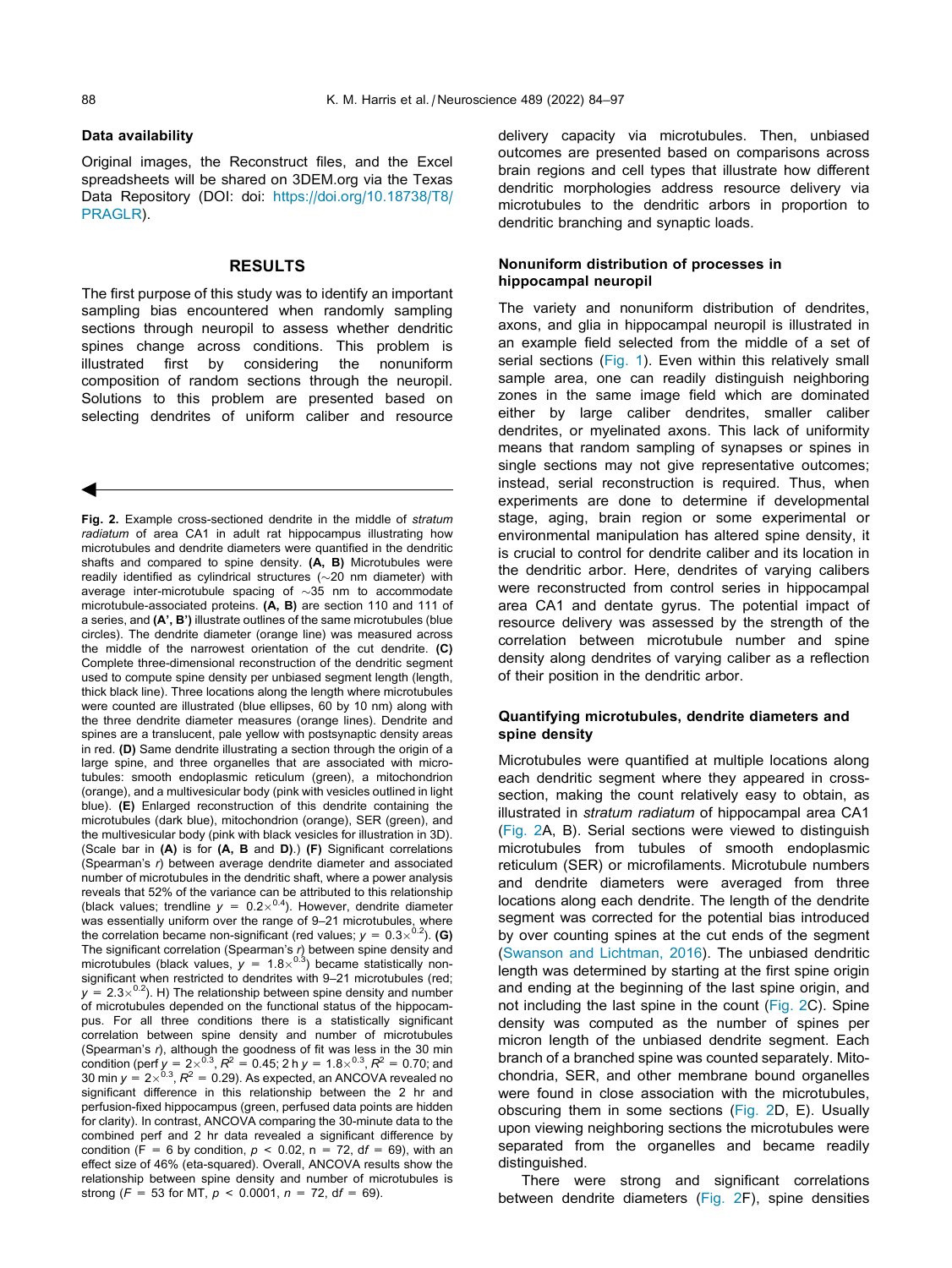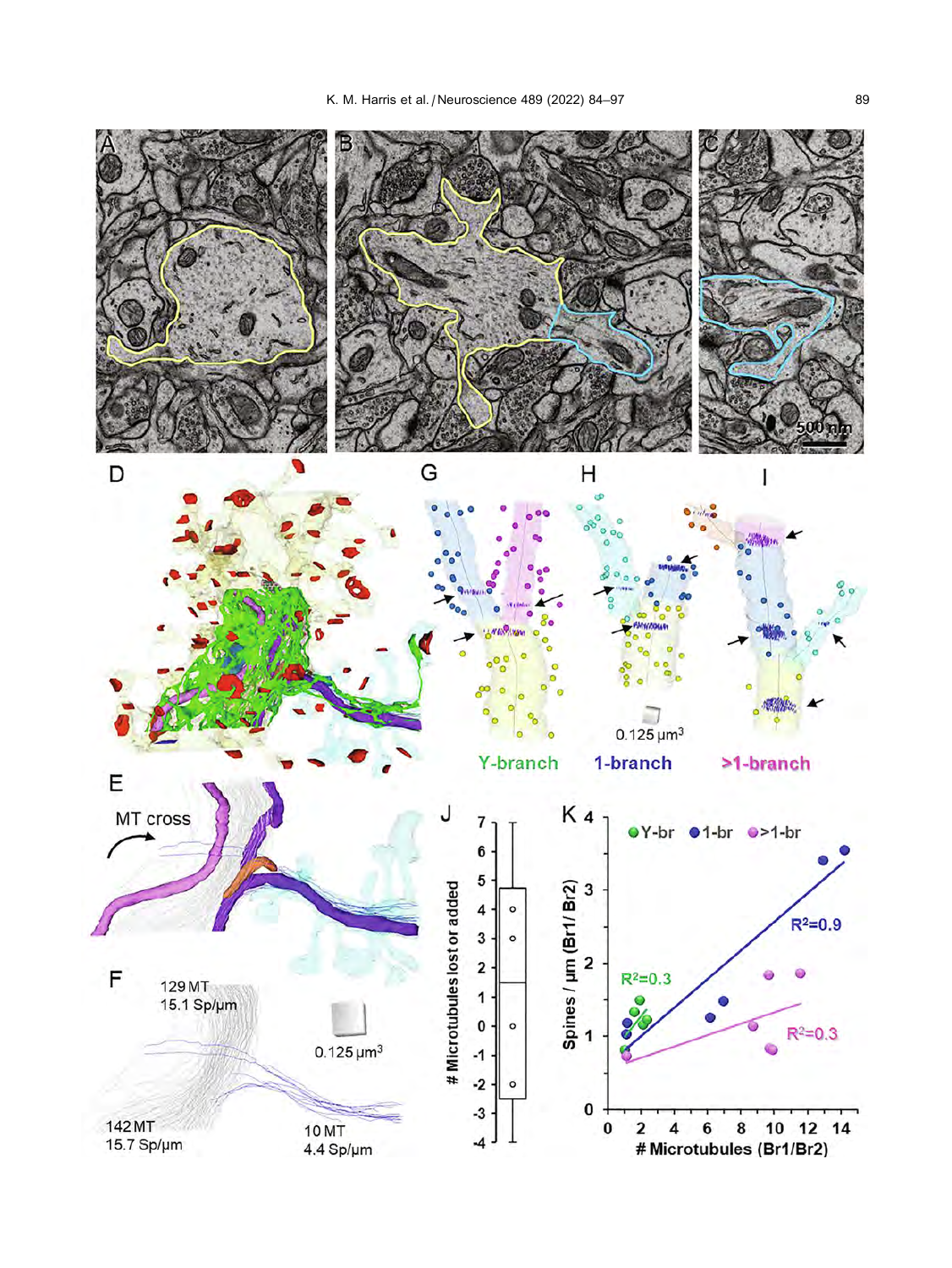$\blacktriangleleft$ 

<span id="page-6-0"></span>[\(Fig. 2](#page-4-0)G), and the number of microtubules the dendritic segments contained, where more than 50 percent of the variance could be attributed to these relationships. The number of microtubules increased by a factor of 10 while both the diameter of the dendrite and spine density increased by a factor of  $\sim$ 3, close to the square root of 10. These relationships make sense according to the following argument. Suppose it takes 100 microtubules at a certain point on a dendrite to service all the dendritic spines from there out to the distal tips. At that point, the dendrite would need to be large enough to contain 100 microtubules, which means that the cross sectional area of the dendrite must be proportional to 100. However, since the cross sectional area grows as the square of the diameter, the diameter needs only to be proportional to 10. Similarly, if one were to assume that spines have a set density per dendrite diameter (or volume or surface area, all of which are proportional to dendrite diameter), then the local spine density should also grow as the square root of the number microtubules (as observed in [Fig. 2](#page-4-0)G, F).

For comparisons across conditions, it is important to determine the range in microtubule number over which dendrite caliber and spine density are essentially constant. Small caliber lateral dendrites are desired because they are highly represented in relatively small EM image volumes, and hence, can be sampled more frequently through a single set of serial sections than large caliber dendrites. Dendrite diameter was uniform over the range of 9–21 microtubules ([Fig. 2F](#page-4-0)). Similarly, spine density was also uniform over this same range of 9–21 microtubules ([Fig. 2G](#page-4-0)). Thus, restricting analysis to a discrete, relatively small range in microtubule number, produced a sample of dendritic segments of uniform caliber and spine density.

An example from prior experiments shows that changes in spine density for the discrete range of 9–21 microtubules can also reflect changes in spine density across dendrites of larger calibers. Archival data showed that average spine density was initially lower in hippocampal slices from young adult rats but recovered to in vivo (perfusion-fixed) levels under specific conditions in vitro [\(Bourne and Harris, 2011; Bell et al.,](#page-11-0) [2014](#page-11-0)). This spine recovery occurred during a rest period of 3–4 h after slice preparation that was followed by two hours of control stimulation ([Bell et al., 2014\)](#page-11-0). However,

if the control stimulation was given for just 30 minutes, spine density did not reach the perfusion-fixed values. Here, additional higher caliber dendrites were added and an analysis of covariance showed that spine density was comparable between the perfusion fixed and two hour control stimulation condition across the larger range in dendrite microtubule numbers ([Fig. 2H](#page-4-0)). The dendrites that received only 30 minutes of control stimulation had a significantly lower spine density across the larger range in dendritic microtubule numbers ([Fig. 2H](#page-4-0)). These results show that the large samples of uniform low caliber dendrites needed for efficient 3DEM sampling, can produce outcomes that reflect a larger range in caliber and microtubule numbers. Whether spine density is altered uniformly across the dendritic arbor under other conditions remains to be determined in future experiments.

## Assessing the impact of dendrite branch points on microtubules and spine density

Dendritic segments before and after branch points were evaluated to determine whether the microtubules entered the branches in proportion to spine density (Fig. 3). One large dendritic segment was fully reconstructed across 100 serial sections with a branch point, and included the spines, synapses, microtubules, and associated organelles (Fig. 3A–D). These structures were also viewed through an additional 100 serial sections. Three mitochondria were located near the branch point (Fig. 3E). The pink and dark blue mitochondria were continuous at the beginning and last section of the series, thus spanning more than 10 microns. The dark blue mitochondrion divided at the branchpoint and spanned the entire length of the series containing both the large and small caliber dendritic segments. The small orange mitochondrion was complete within the series, and one end curved from the primary into the lateral branch.

Microtubules before and after the branch points were compared to local changes in spine density along the primary dendrite and branches. Most of the microtubules were oriented along the length of the larger dendritic segment, however several curved and traversed across its diameter to enter the smaller dendritic branch (Fig. 3E, F). In this example, some microtubules ended on the small orange mitochondrion,

Fig. 3. Conservation of microtubule number and spine density across dendritic branch points. (A-C) Three electron microscopic images before, at, and after the branch point. Yellow is the primary dendrite and blue is the lateral branch. (D) 3D reconstruction of the primary and lateral dendritic branch with subcellular organelles reconstructed surrounding the branch point (green SER, red synapses). (E) Microtubules (MT, gray and blue lines) and three mitochondria (pink, blue, orange) pass by and/or into the lateral branch. (F) Microtubules in the primary dendrite before and after the branch point (gray) and crossing into the lateral branch (blue). MT counts and spine densities  $(Sp/\mu m)$  are provided for each location. (G-I) Circles were placed on each section just outside the boundaries of the dendrites to measure the lengths of the primary dendrites before (yellow) and after branch points (blue, pink). Unique dendritic spines are illustrated as spheres (20 nm) and color coded to match the dendritic segments or lateral branches (turquoise, orange). The microtubules are illustrated as dark blue 60 nm tall by 10 nm wide ellipses in each branch (black arrows). (G) The primary dendrite splits into two nearly equal sized branches that each receive about half of the microtubules. (H) A large dendrite gives rise to one thinner lateral branch with a proportionate number of microtubules and spine densities. (I) A large dendrite gives rise to two lateral dendrites. (J) Range in number of microtubules lost or added across branch points. (K) Proportionality of microtubules to spine density across branch points differs depending on the type of branching.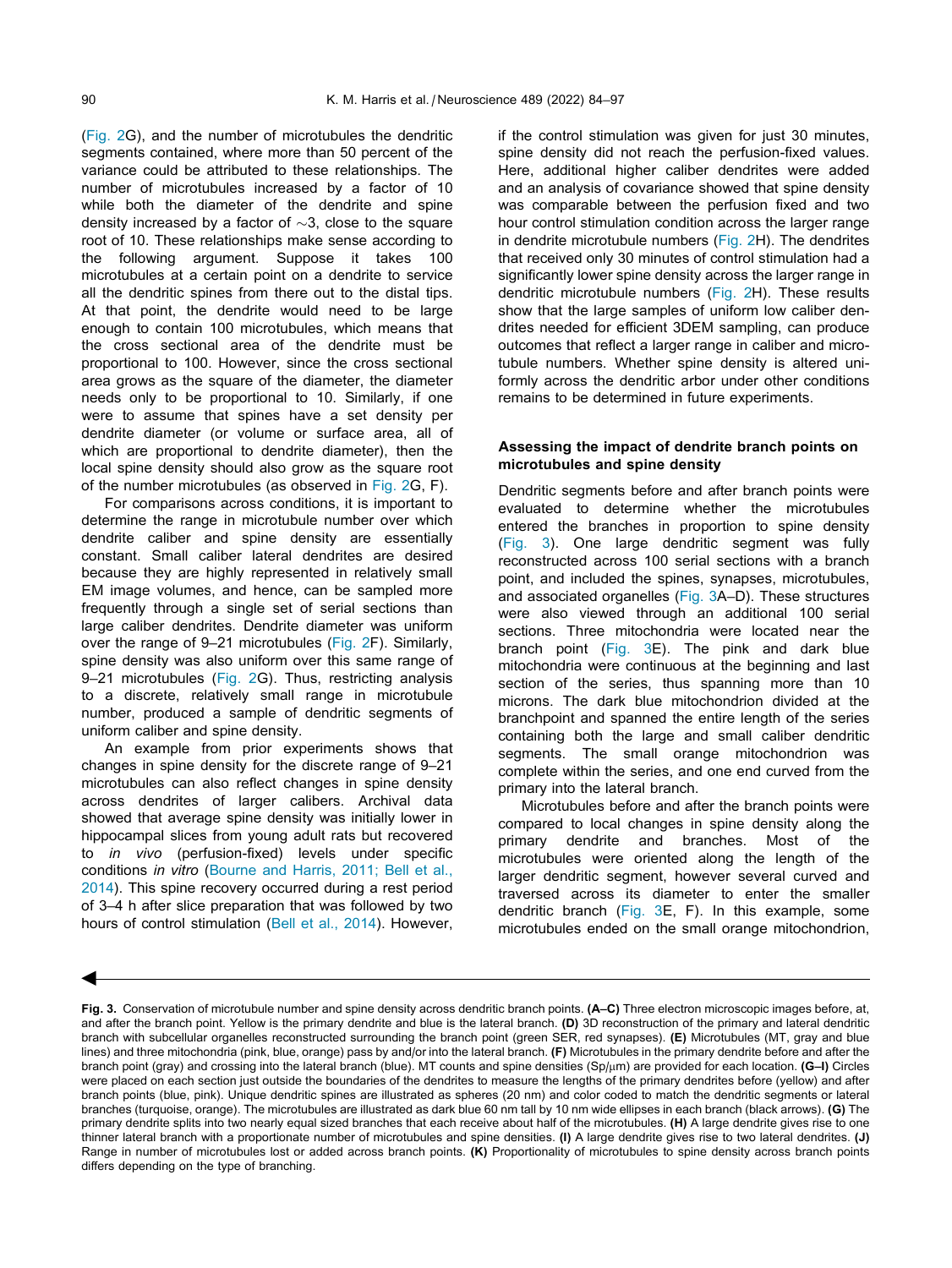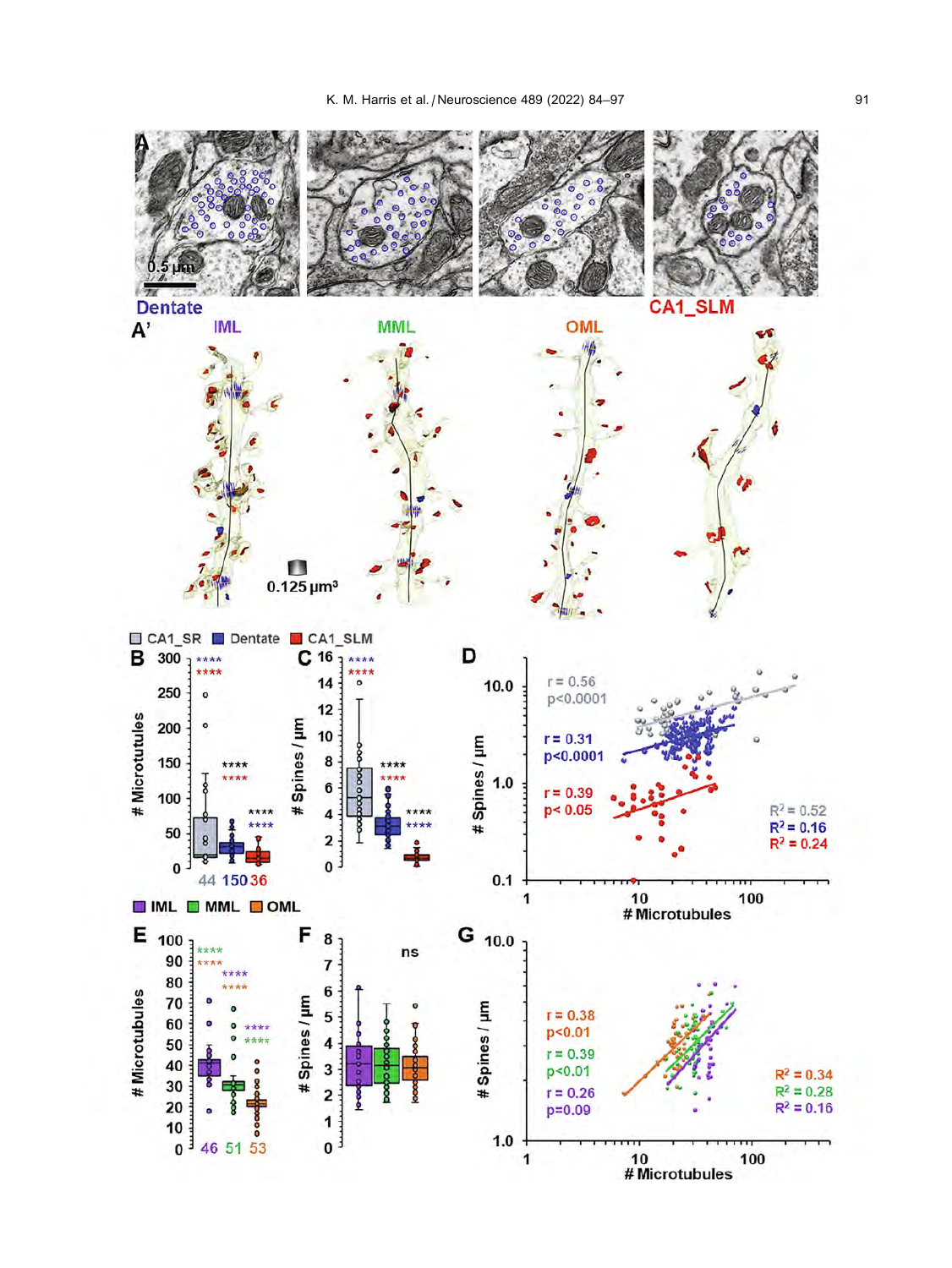$\blacktriangleleft$ 

<span id="page-8-0"></span>as though they were delivering it into the branch. The 142 microtubules before the branch point were three greater than the sum of the 129 microtubules remaining in the primary branch plus the 10 in the lateral branch. The lost three could be attributed to those ending on the orange mitochondrion, although other microtubules also started and stopped as they traversed the branch point. Nine dendritic branch points were encountered in the CA1 stratum radiatum datasets. Three of the large dendritic segments split into two smaller dendritic branches ([Fig. 3](#page-6-0)G), two had a large primary dendrite and one thinner lateral branch [\(Fig. 3](#page-6-0)H), and two had a large primary dendrite with two thinner lateral branches (4 total branch points, [Fig. 3I](#page-6-0)). Across these branch points the differences in microtubule number ranged from 4 less to 7 more microtubules ([Fig. 3J](#page-6-0)).

Overall, there was a significant correlation between the ratio of spine densities to the ratio of microtubule numbers across each branch point ( $r = 0.6$ ,  $p < 0.02$ ). Interestingly, this relationship differed substantially when branch type was considered. The Y-branches tended to have 2–3 times as many microtubules before the branch point that distributed roughly equally into the two branches having a ratio of 1–2 spines/micron on each branch [\(Fig. 3K](#page-6-0), green). When the branch point involved a larger dendritic segment giving rise to a smaller branch, the ratio of microtubules was proportional to the spine density on each branch ([Fig. 3K](#page-6-0), blue). These relationships were not nearly as strong when multiple branches emerged from a large dendrite in these short series [\(Fig. 3](#page-6-0)K, pink). Furthermore, one additional dendritic segment had 70 microtubules and gave rise to a branch that itself branched four more times within a few micrometers of the first branch point. These four branches were longitudinally sectioned and partially located at the edge of the series, and so accurate spine and microtubule counts could not be obtained for them (and they are not included in the graphs). This primary dendrite was cross sectioned for 9 microns prior to the complicated branch point, and there were only five dendritic spines for a very low density of 0.55 spines per micron, less than half the lowest density shown over longer stretches without branches in [Fig. 2](#page-4-0)H above. Together these findings suggest that the relationship between microtubule number and spine density may depend on the degree of local dendrite branching as well.

# Comparing relationships between spine density and microtubules across dendritic arbors

The relationship between spine density and microtubules was determined across axonal input layers in the hippocampal dentate gyrus and compared to those in CA1 stratum radiatum and CA1 stratum lacunosum moleculare. The strategy described above was applied to measure dendrite diameters and count microtubules at all the locations, and to compute spine densities along each dendritic segment (Fig. 4A, A'). On average, there were more microtubules in the dendrites from CA1 stratum radiatum than in dentate gyrus or CA1 stratum lacunosum moleculare (Fig. 4B). In parallel, spine density was also greater on average in CA1 stratum radiatum than dentate gyrus, which was greater than CA1 stratum lacunosum moleculare (Fig. 4C). In all layers, there was a significant correlation between spine density and the number of microtubules in the associated dendrite; however, the goodness of fit was best in CA1 stratum radiatum (Fig. 4D). In the dentate gyrus, the microtubule number decreased with distance from the cell body, such that the number was greater in the inner molecular layer than the middle molecular layer, which was greater than in the outer molecular layer (Fig. 4E). In contrast, with the dramatic differences between the proximal CA1 stratum radiatum and distal stratum lacunosum moleculare, spine density did not differ significantly across the dendritic arbor of the dentate gyrus (Fig. 4F). Nevertheless, there was a small correlation between spine density and microtubule number within the middle and outer molecular layers that did not reach statistical significance in the inner molecular layer (Fig. 4G). A uniform spine density was achieved when microtubule number was restricted around the median value in the inner molecular layer to 40–45 microtubules, middle molecular layer to 30–35 microtubules, outer molecular layer to 20–25 microtubules, and CA1 stratum lacunosum moleculare to 11–16 microtubules. Together these data suggest that the absolute values for spine densities and microtubule numbers differ dramatically across brain regions and axonal input types; nevertheless, a correlation between spine density and microtubule number persists.

Finally, it was of interest to learn whether the number of spines served by each microtubule differed across the

Fig. 4. Differences in the relationship between spine density and microtubule number across axonal input layers in the hippocampus. (A) Representative electron micrographs, and (A') matching 3D reconstructions from dendrites in the inner molecular (IML), middle molecular layer (MML), and outer molecular layer (OML) of the dentate gyrus, and CA1 stratum lacunosum moleculare (CA1\_SLM). Scale in (A) is for all EMs; blue circles surround each microtubule. The reconstructed dendrites are displayed in translucent yellow with red postsynaptic density areas, blue microtubules illustrated at three measurement points along their lengths, and the length (black line) measured down the center of the dendrite. (B) The average number of microtubules in each dendrite. CA1 stratum radiatum (CA1\_SR) dendrites are from the perfusion-fixed and two-hour control dendrites described in [Fig. 2.](#page-4-0) (C) Spine density along reconstructed dendritic segments. (D) Correlations between spine density and the number of microtubules across regions. (E) Average microtubule number and (F) spine density across input layers in dentate gyrus. (G) Correlations between spine density and the number of microtubules for input layers of the dentate gyrus. ((B, C; E, F): Total number of dendrites in each location is indicated at the base of each box plot, multiple dendrites overlap each data point; \*\*\*\* indicate  $p < 0.001$  in post-hoc Dunn's test following a significant overall KW(127, 6);  $p < 0.0001$ ; stars above each bar are color coded for differences between locations or layers. (D, G):  $r =$  Spearman's correlation coefficient with p values.  $R^2$  provides goodness of fit of the power analysis model).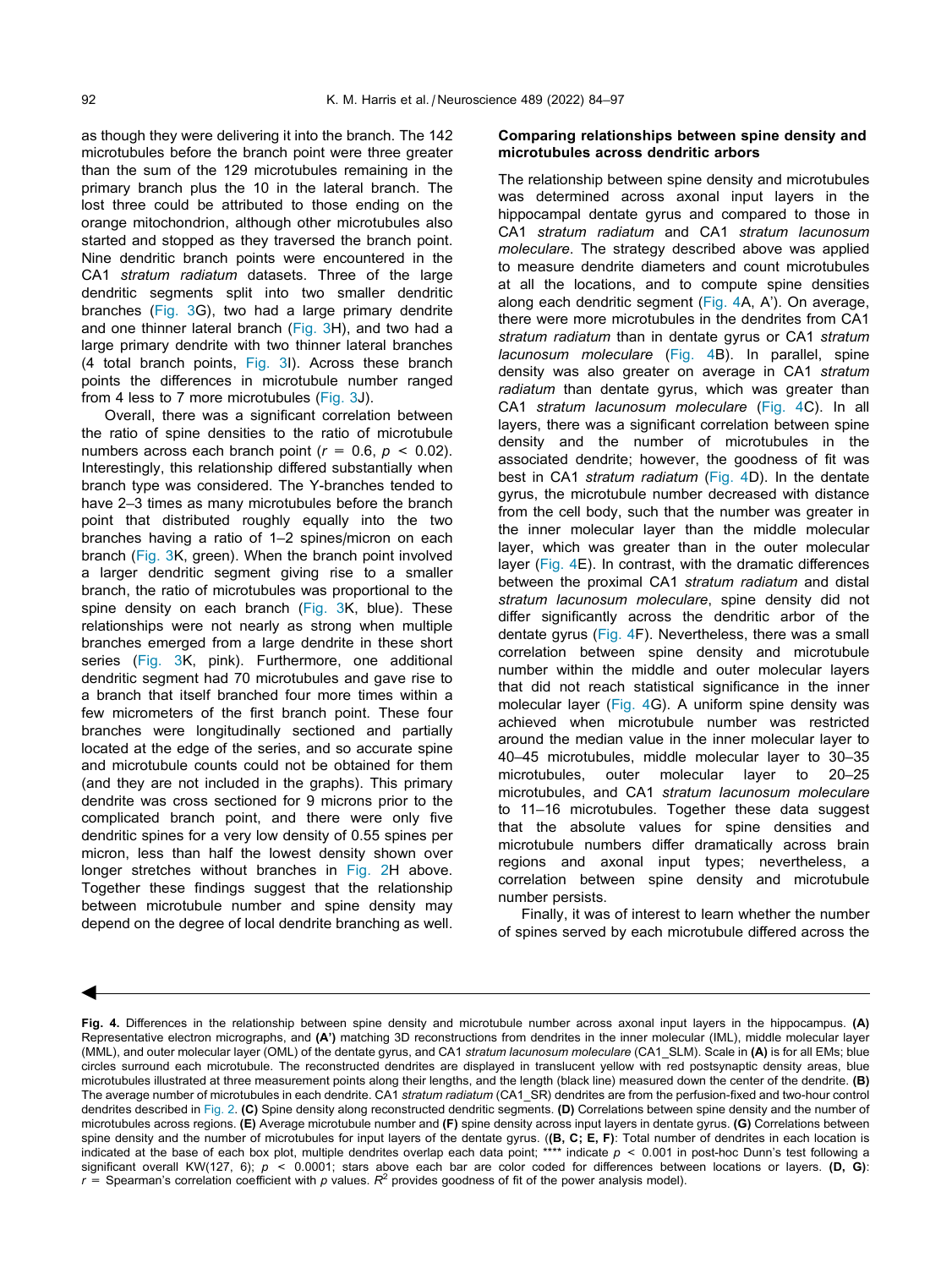dendritic arbors. CA1 pyramidal cells have a long thick apical dendrite, tapered lateral dendritic branches, and tapered terminal dendritic tufts, and the total arbor extends about 700–900 microns from the soma in adult rats. In contrast, the dentate granule cells have a shorter, conical shaped dendritic arbor with dendritic branches that taper rather more uniformly with distance from the soma, which is about 400–500 microns at the distal tips. Microtubule lengths have been calculated in prior work in area CA1 stratum radiatum and averaged 91.3  $\pm$  19.6 µm [\(Fiala](#page-12-0) [et al., 2003](#page-12-0)). Thus, if this length generalizes across neurons, individual microtubules do not extend from the soma to distal tips, and resources from the soma and elsewhere will be transferred from one microtubule to another during transport. If we assume, that the resources on all the microtubules are available to local dendritic spines, we can then compute the number of spines per microtubule as the spine density (number/micron) being multiplied by average microtubule length  $(91 \mu m)$  and divided by the number of microtubules in each dendritic segment (Fig. 5). In area CA1, microtubules in the more proximal dendrites of stratum radiatum on average served more spines than the more distal dendrites of stratum lacunosum moleculare (Fig. 5A). Within CA1 stratum radiatum, the microtubules in the thinner lateral dendrites (with lower microtubule numbers) each could serve resources to more spines than individual microtubules in the thicker apical dendrites (Fig. 5B). Similarly, within CA1 stratum lacunosum moleculare, microtubules in the thinner dendrites each could serve resources to more spines (Fig. 5B). In the dentate gyrus, a somewhat different pattern emerged, where the number of spines served per microtubule increased on average with distance from the soma (Fig. 5C). Nevertheless, within each layer of the dentate gyrus, the number of



Fig. 5. Number of spines associated with each microtubule. (A) The number of spines per microtubule (MT) was greater in CA1\_SR than more distally in CA1\_SLM (KW(42, 4),  $p < 0.0001$ ,  $n =$  number of dendrites beneath the box plots). (B) Significant negative correlations between the number of spines per microtubule and number of microtubules in each CA1-SR or CA1\_SLM dendrite (Spearman's r; power analyses  $R^2$ ). (C) Number of spines per microtubule increased with distance from the soma in the dentate gyrus (Overall KW(64, 6),  $p < 0.001$ ), and Dunn's post-hoc tests with Bonferroni correction set to 0.017, \*\*\*  $p = 0.005$ , \*\*\*  $p < 0.001$  with comparisons color-coded above each box plot). (D) Significant negative correlations between the number of spines per microtubule and number of microtubules in each MML and OML dendrite, but not in the IML dendrites (Spearman's  $r$ ; power analyses  $R^2$ . For these calculations previously calculated average microtubule lengths were used: 91  $\mu$ m for perfusion fixed brain and 84  $\mu$ m for recovered brain slices.)

spines served per microtubule was greater along the thinnest dendrites, having fewer microtubules (Fig. 5D).

These observations suggest that microtubules in the proximal thicker dendrites might only serve more distal dendritic branches, which would account for the lower spine number per microtubule on all the thicker relative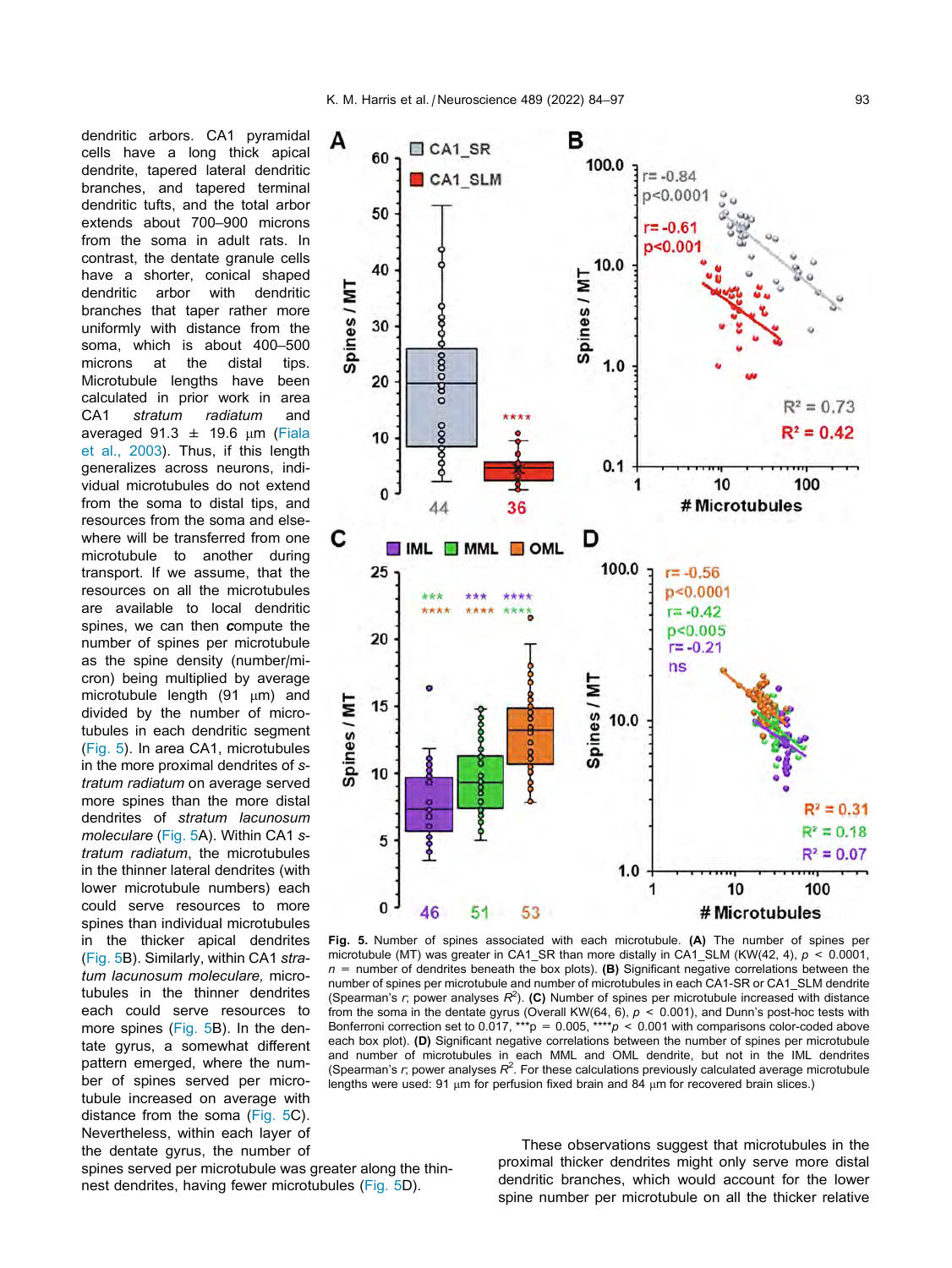to the thinner dendrites. In contrast, microtubules in the distal tapering dendrites need serve only the local spines, and hence more spines could be served per microtubule. These observations are interesting because they suggest less resources are trafficked on each microtubule in the distal CA1 dendrites, resulting in lower absolute spine densities (See [Fig. 4](#page-8-0) C). In contrast, the shorter conical dendritic arbor of dentate granule cells maintained a constant spine density despite the reduction in microtubule number at the tapered tips. Thus, the absolute capacity for resource distribution by microtubules along dendrites differs not only with distance from the soma, but also across diverse dendritic arbors and brain regions.

# **DISCUSSION**

Microtubules traffic molecules, membrane bound organelles, and other subcellular constituents bidirectionally throughout the neuron [\(Ehlers, 2013;](#page-12-0) [Hanus et al., 2014](#page-12-0)). Here we show that dendrite diameters and spine density were correlated with the number of microtubules, suggesting that critical resources are delivered to large and small caliber dendrites in proportion to their synaptic load. However, the strength of this relationship varied dramatically across regions and input layers.

In area CA1, the large apical dendrite contains numerous microtubules that are distributed from the main dendritic shaft into lateral branches in stratum radiatum in proportion to branch caliber and spine density. The large lateral dendrites also branch, and their microtubules are distributed in proportion to spine density. At Y-branch points in stratum radiatum, the ratio of spine density to microtubule density was between 1 and 1.5 as the presumably terminal branches were of nearly equal caliber. In CA1 stratum lacunosum moleculare, there was low variation in absolute microtubule number and spine density, and a weaker correlation between spine density and microtubule number across the terminal tuft dendrites relative to the more proximal dendrites in stratum radiatum. Thus, it appears that the apical dendrite acts like an extension of the soma, distributing microtubules and resources proximally in proportion to dendritic branching and synaptic load, and essentially equally among the branches of the terminal dendritic tufts with their comparable synaptic loads.

Hippocampal dentate granule cells lack a large apical dendrite. Instead, the dendritic arbor is cone-shaped with the proximal thicker dendrites giving rise to thinner branches that taper with distance from the soma. Although microtubule number decreased with distance, spine density remained constant throughout the dentate granule cell's dendritic arbor. The correlation between microtubule number and spine density increased from inner to middle to outer molecular layers, suggesting that the proximal dendrites distribute microtubules and resources both to and from local dendritic spines, and to and from more distal dendritic branches and spines.

At most, 56% of the variance in spine density was attributed to local variance in microtubule number across thick and thin dendrites. Many other factors could contribute to variance in microtubule number. Two examples were illustrated in this paper. First, near branch points, spine density could be higher, lower, or even absent relative to surrounding dendritic segments. This branch-point variance may reflect competition for resources among local dendritic spines and the emerging dendritic branches, which themselves give rise to numerous dendritic spines past the branch points. A second example relates to mitochondria, as illustrated in our datasets. Most of the microtubules were oriented parallel to the longitudinal axis of the dendritic shaft; however, some microtubules turned to cross the dendritic shaft where they appeared to capture and redirect mitochondria, and possibly other substances, from the main dendritic shaft into branches. These microtubules appeared to end on the mitochondria, and hence the presence or absence of mitochondria and other resources may also contribute to variance in microtubule numbers. Some mitochondria were long and formed branches into multiple dendrites, as noted previously [\(Popov et al., 2005; Fiala et al.,](#page-12-0) [2007; Faitg et al., 2021](#page-12-0)). These long branched mitochondria are likely to be quite stable, and would likely require fission to become mobile [\(Li et al., 2004; Smith et al.,](#page-12-0) [2016](#page-12-0)). Activity levels might help to determine where mitochondrial motors detach from microtubules and allow mitochondria to become tethered by actin filaments to regions of high local protein synthesis [\(Rangaraju et al.,](#page-12-0) [2019](#page-12-0)). It will be interesting to learn more about how microtubules direct resources into dendritic branches, and whether the high variance in spine density around branch points is due to the intrinsic variance in resource distribution or to external hindrance of axonal access to dendrites and spines at branch points.

Microtubules are depolymerized during slice preparation but regain their total length during a 3 hour incubation period [\(Fiala et al., 2003\)](#page-12-0). Additional activation is required for spine density to be recovered to in vivo levels ([Bourne and Harris, 2011; Bell et al., 2014](#page-11-0)). Here we showed that this loss and recovery of dendritic spines is not restricted to the thin dendrites measured in the prior studies but also occurs across dendrites with a broad range in microtubule number and resource availability. In the past, we have also reported a transient visitation of microtubules into about 15% of dendritic spines during the initial silent recovery period  $(\sim]30$  min) following the making of hippocampal slice [\(Fiala et al., 2003](#page-12-0)), when activation does not produce a synaptic response [\(Kirov](#page-12-0) [et al., 1999](#page-12-0)). These spine microtubules are not permanent and may be an artifact of the low calcium concentration at inactive synapses, as they are not present in perfusionfixed brain or following a few hours of slice recovery in vitro [\(Fiala](#page-12-0) et al., 2003). Others have reported microtubule visitation into dendritic spines in developing cultured neurons ([Dent et al., 2011](#page-12-0)). No microtubules were found inside dendritic spines in any of the current datasets. Instead, their distribution in the dendritic shafts was proportional to spine density. Our calculations, based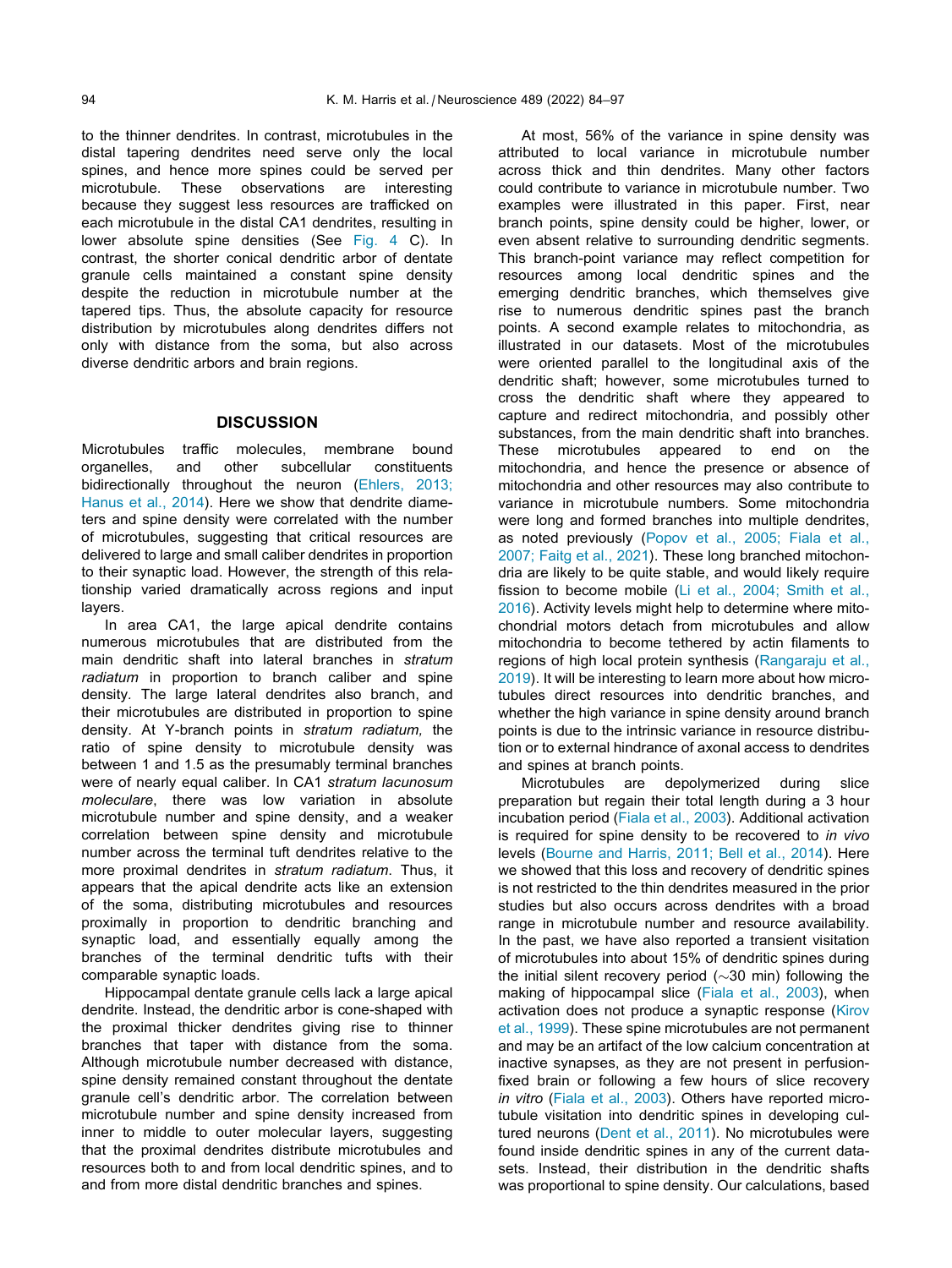<span id="page-11-0"></span>on prior estimates of total microtubule length and current spine densities show an average of about 10 spines per microtubule; however, the range could exceed 50 dendritic spines per microtubule in the large CA1 dendrites of stratum radiatum. These findings suggest that microtubules support local delivery of organelles and other important constituents throughout dendritic shafts, but other motility mechanisms, presumably involving actin filaments, are engaged in delivering resources into dendritic spines ([Capani et al., 2001; Ouyang et al., 2005; Okabe,](#page-12-0) [2020](#page-12-0)).

Cutting and collecting serial sections across 5–10 microns is routine (i.e., 100–200 serial thin sections each  $\sim$ 35–50 nm thin). Similarly, imaging is routine for 10x10 micron fields with transmission electron microscopes and 50  $\times$  50 micron fields in transmission mode on a scanning electron microscope ([Kuwajima](#page-12-0) [et al., 2013\)](#page-12-0). This work is nevertheless exceedingly time consuming, even for these small fields. Thus, it is important to have an unbiased approach to sample dendrites of comparable caliber when assessing spine density. Theoretically, restricting either the ranges of dendrite diameter or microtubule number would obtain unbiased samples. We have chosen microtubule number because it provides insight about the availability to redistribute resources locally, as changes in synaptic efficacy or spine density occur. New tools that automate imaging of larger fields, their reconstruction, and the enhancement of microtubules are needed to improve the efficiency of testing whether microtubule distribution is proportional to synaptic load in other brain regions, and under a variety of experimental and disease states.

Taken together, the present findings suggest that microtubules are distributed in proportion to the total synaptic load of dendritic branches. Our prior studies of synaptic plasticity have restricted analysis to dendrites with comparable microtubule counts to avoid the correlational bias with spine density. In this way, synaptic plasticity could be assessed between control and LTP conditions (Bourne and Harris, 2011; Cui-Wang et al., 2012; Watson et al., 2016; Bromer et al., 2018; Kulik et al., 2019). For example, local LTP-related synaptic growth and elevated spine density were counterbalanced by reduced spine density in neighboring portions along the same dendritic segment. Where synapses enlarged and spines clustered, there was enhanced local composition of smooth endoplasmic reticulum, polyribosomes, and endosomes in both the dendritic shaft and dendritic spines ([Chirillo et al., 2019;](#page-12-0) [Kulik et al., 2019\)](#page-12-0). Where spine density and synapse sizes were less, subcellular dendritic resources were also less. Microtubule number was the same across the control and LTP dendrites, as well as within individual dendritic segments that showed synapse enlargement and spine clustering, or not. Hence, new microtubules were not needed; instead, existing microtubules provided adequate redistribution of resources locally to growing synapses. Additional work will be needed to determine whether spine density is the best measure of synaptic load. Perhaps the total synaptic input and size, including inhibitory synapses, will be an even stronger predictor of microtubule support of synaptic load and plasticity across dendritic arbors.

# ACKNOWLEDGEMENTS

National Institutes of Health, Grant/Award Numbers: MH-095980, MH-104319, NS021184, NS033574, NS074644; National Science Foundation, Grant/Award Numbers: 1707356 and 2014862.

KMH – designed experiments, did perfusions, curated the data, performed statistical analyses, prepared final figures, and wrote the paper.

DDH – performed substantial final data analyses on the CA1 slice data and the dentate layers; helped curate data and reconstruct dendrites; provided Python programming to aid in data aggregation and curation.

MK - dentate series (tissue processing, imaging, reconstruction); SLM series (perfusion, tissue processing, imaging, reconstruction); helped write the paper and prepare SLM figures, confirmed data sources, and methods.

After MK, co-authors are listed alphabetically by last name for the contributions listed below:

WCA– contributed animal experiments for the dentate and SLM analyses, edited final manuscript.

JB – conducted dentate gyrus experiments and analyses and presented an earlier poster on the topic.

JNB – performed slice experiments, performed reconstructions and initial data analyses, and gave poster presentations from preliminary data. Deceased March 12, 2021.

AH – participated in earlier reconstructions, data

analysis, and a poster presentation.<br>PHP – performed recons PHP – performed reconstructions, curated reconstructed dendrites, and edited the paper.

JMM – helped design prior analyses of branched dendrites, helped prepare dentate series tissue processing and imaging and participated in poster presentations.

BS – performed some prior reconstructions and participated in early analyses.

JS – performed reconstructions and participated in early analyses and poster presentations.

Undergraduate tracers are thanked for help with initial tracing (that was curated by the co-authors): Junho Ahn, Katherine E. Dembny, Ryan Ellis, Corey N. Haines, Dakota Hanka, Alyssa N. Herbort, Matthew Hooper, Zean A. Luna, Jordan N. Mackey, Amy Pohodich, Laura Robertson, Kyle Zatyko. Marcia Lind, Clayton Smith, Libby Perry, and Robert Smith are thanked for EM preparation of some of the older datasets.

## REFERENCES

- [Bell ME, Bourne JN, Chirillo MA, Mendenhall JM, Kuwajima M, Harris](http://refhub.elsevier.com/S0306-4522(22)00084-7/h0005) [KM \(2014\) Dynamics of nascent and active zone ultrastructure as](http://refhub.elsevier.com/S0306-4522(22)00084-7/h0005) [synapses enlarge during long-term potentiation in mature](http://refhub.elsevier.com/S0306-4522(22)00084-7/h0005) [hippocampus. J Comp Neurol 522:3861–3884.](http://refhub.elsevier.com/S0306-4522(22)00084-7/h0005)
- [Bourne JN, Harris KM \(2011\) Coordination of size and number of](http://refhub.elsevier.com/S0306-4522(22)00084-7/h0010) [excitatory and inhibitory synapses results in a balanced structural](http://refhub.elsevier.com/S0306-4522(22)00084-7/h0010) [plasticity along mature hippocampal CA1 dendrites during LTP.](http://refhub.elsevier.com/S0306-4522(22)00084-7/h0010) [Hippocampus 21:354–373](http://refhub.elsevier.com/S0306-4522(22)00084-7/h0010).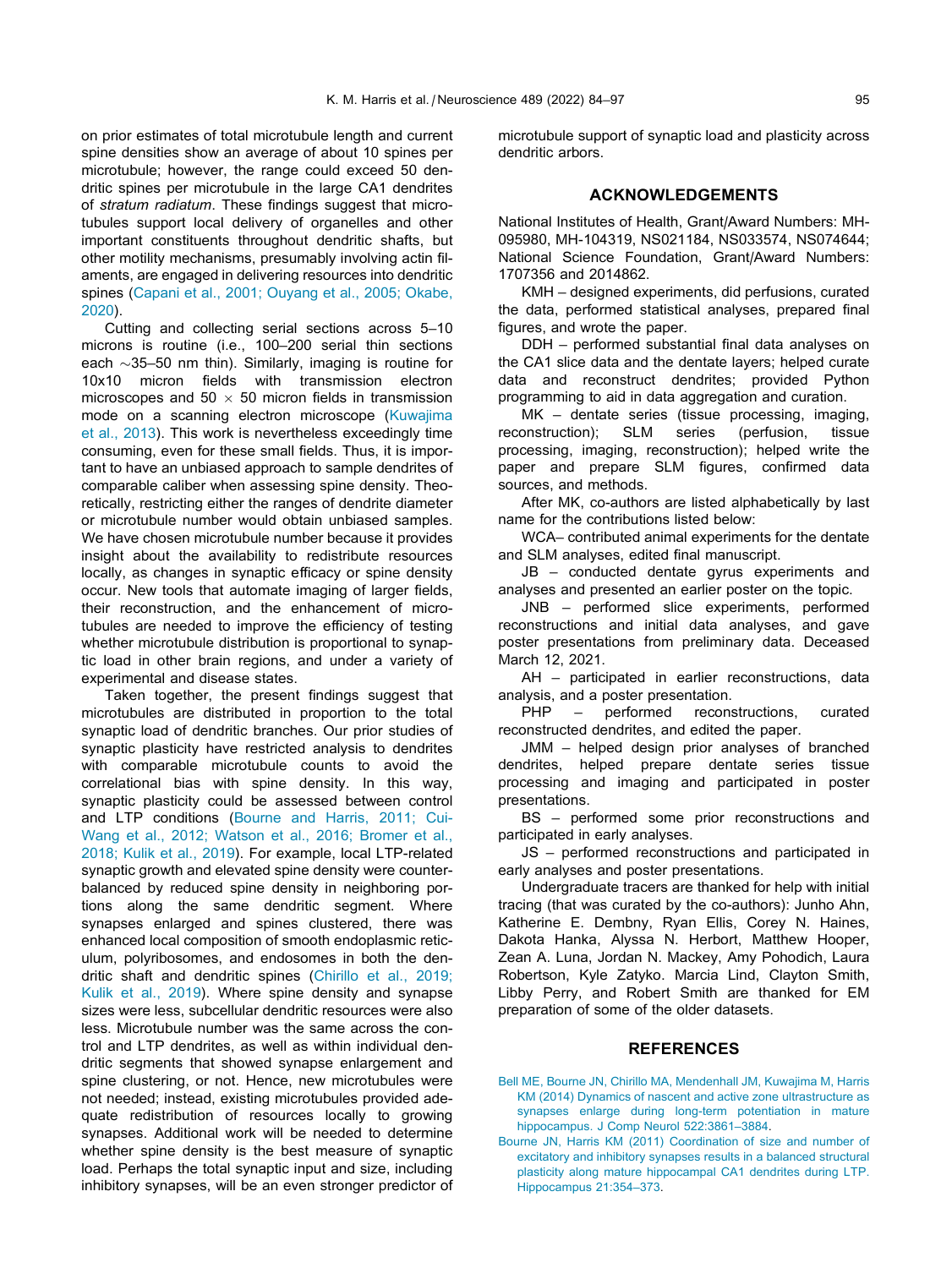- <span id="page-12-0"></span>[Bourne JN, Kirov SA, Sorra KE, Harris KM \(2007\) Warmer](http://refhub.elsevier.com/S0306-4522(22)00084-7/h0015) [preparation of hippocampal slices prevents synapse proliferation](http://refhub.elsevier.com/S0306-4522(22)00084-7/h0015) [that might obscure LTP-related structural plasticity.](http://refhub.elsevier.com/S0306-4522(22)00084-7/h0015) [Neuropharmacology 52:55–59.](http://refhub.elsevier.com/S0306-4522(22)00084-7/h0015)
- [Bowden JB, Mendenhall JM, Abraham WC, Harris KM \(2008\)](http://refhub.elsevier.com/S0306-4522(22)00084-7/h0020) [Microtubule number as a correlate of dendritic spine density in](http://refhub.elsevier.com/S0306-4522(22)00084-7/h0020) [dentate granule cells. Soc Neurosci Abstracts 636:20.](http://refhub.elsevier.com/S0306-4522(22)00084-7/h0020)
- [Bowden JB, Abraham WC, Harris KM \(2012\) Differential effects of](http://refhub.elsevier.com/S0306-4522(22)00084-7/h0025) [strain, circadian cycle, and stimulation pattern on LTP and](http://refhub.elsevier.com/S0306-4522(22)00084-7/h0025) [concurrent LTD in the dentate gyrus of freely moving rats.](http://refhub.elsevier.com/S0306-4522(22)00084-7/h0025) [Hippocampus 22:1363–1370.](http://refhub.elsevier.com/S0306-4522(22)00084-7/h0025)
- [Bowen AB, Bourke AM, Hiester BG, Hanus C, Kennedy MJ \(2017\)](http://refhub.elsevier.com/S0306-4522(22)00084-7/h0030) [Golgi-independent secretory trafficking through recycling](http://refhub.elsevier.com/S0306-4522(22)00084-7/h0030) [endosomes in neuronal dendrites and spines. Elife 6.](http://refhub.elsevier.com/S0306-4522(22)00084-7/h0030)
- [Bromer C, Bartol TM, Bowden JB, Hubbard DD, Hanka DC, Gonzalez](http://refhub.elsevier.com/S0306-4522(22)00084-7/h0035) [PV, Kuwajima M, Mendenhall JM, Parker PH, Abraham WC,](http://refhub.elsevier.com/S0306-4522(22)00084-7/h0035) [Sejnowski TJ, Harris KM \(2018\) Long-term potentiation expands](http://refhub.elsevier.com/S0306-4522(22)00084-7/h0035) [information content of hippocampal dentate gyrus synapses. Proc](http://refhub.elsevier.com/S0306-4522(22)00084-7/h0035) [Natl Acad Sci U S A 115:E2410–E2418.](http://refhub.elsevier.com/S0306-4522(22)00084-7/h0035)
- [Capani F, Martone ME, Deerinck TJ, Ellisman MH \(2001\) Selective](http://refhub.elsevier.com/S0306-4522(22)00084-7/h0040) [localization of high concentrations of F-actin in subpopulations of](http://refhub.elsevier.com/S0306-4522(22)00084-7/h0040) [dendritic spines in rat central nervous system: a three](http://refhub.elsevier.com/S0306-4522(22)00084-7/h0040)[dimensional electron microscopic study. J Comp Neurol](http://refhub.elsevier.com/S0306-4522(22)00084-7/h0040) [435:156–170](http://refhub.elsevier.com/S0306-4522(22)00084-7/h0040).
- [Cardona A, Saalfeld S, Schindelin J, Arganda-Carreras I, Preibisch S,](http://refhub.elsevier.com/S0306-4522(22)00084-7/h0045) [Longair M, Tomancak P, Hartenstein V, Douglas RJ, Samuel A](http://refhub.elsevier.com/S0306-4522(22)00084-7/h0045) [\(2012\) TrakEM2 software for neural circuit reconstruction. PLoS](http://refhub.elsevier.com/S0306-4522(22)00084-7/h0045) [One 7:e38011.](http://refhub.elsevier.com/S0306-4522(22)00084-7/h0045)
- [Chirillo MA, Waters MS, Lindsey LF, Bourne JN, Harris KM \(2019\)](http://refhub.elsevier.com/S0306-4522(22)00084-7/h0050) [Local resources of polyribosomes and SER promote synapse](http://refhub.elsevier.com/S0306-4522(22)00084-7/h0050) [enlargement and spine clustering after long-term potentiation in](http://refhub.elsevier.com/S0306-4522(22)00084-7/h0050) [adult rat hippocampus. Sci Rep 9:3861](http://refhub.elsevier.com/S0306-4522(22)00084-7/h0050).
- [Cui-Wang T, Hanus C, Cui T, Helton T, Bourne J, Watson D, Harris](http://refhub.elsevier.com/S0306-4522(22)00084-7/h0055) [KM, Ehlers MD \(2012\) Local zones of endoplasmic reticulum](http://refhub.elsevier.com/S0306-4522(22)00084-7/h0055) [complexity confine cargo in neuronal dendrites. Cell](http://refhub.elsevier.com/S0306-4522(22)00084-7/h0055) [148:309–321](http://refhub.elsevier.com/S0306-4522(22)00084-7/h0055).
- [Dent EW, Merriam EB, Hu X \(2011\) The dynamic cytoskeleton:](http://refhub.elsevier.com/S0306-4522(22)00084-7/h0060) [backbone of dendritic spine plasticity. Curr Opin Neurobiol](http://refhub.elsevier.com/S0306-4522(22)00084-7/h0060) [21:175–181](http://refhub.elsevier.com/S0306-4522(22)00084-7/h0060).
- [Ehlers MD \(2013\) Dendritic trafficking for neuronal growth and](http://refhub.elsevier.com/S0306-4522(22)00084-7/h0065) [plasticity. Biochem Soc Trans 41:1365–1382.](http://refhub.elsevier.com/S0306-4522(22)00084-7/h0065)
- [Faitg J, Lacefield C, Davey T, White K, Laws R, Kosmidis S, Reeve](http://refhub.elsevier.com/S0306-4522(22)00084-7/h0070) [AK, Kandel ER, Vincent AE, Picard M \(2021\) 3D neuronal](http://refhub.elsevier.com/S0306-4522(22)00084-7/h0070) [mitochondrial morphology in axons, dendrites, and somata of the](http://refhub.elsevier.com/S0306-4522(22)00084-7/h0070) [aging mouse hippocampus. Cell Rep 36:109509.](http://refhub.elsevier.com/S0306-4522(22)00084-7/h0070)
- [Fiala JC \(2005\) Reconstruct: a free editor for serial section](http://refhub.elsevier.com/S0306-4522(22)00084-7/h0075) [microscopy. J Microsc 218:52–61.](http://refhub.elsevier.com/S0306-4522(22)00084-7/h0075)
- [Fiala JC, Feinberg M, Peters A, Barbas H \(2007\) Mitochondrial](http://refhub.elsevier.com/S0306-4522(22)00084-7/h0080) [degeneration in dystrophic neurites of senile plaques may lead to](http://refhub.elsevier.com/S0306-4522(22)00084-7/h0080) [extracellular deposition of fine filaments. Brain Struct Funct](http://refhub.elsevier.com/S0306-4522(22)00084-7/h0080) [212:195–207](http://refhub.elsevier.com/S0306-4522(22)00084-7/h0080).
- [Fiala JC, Harris KM \(2001\) Cylindrical diameters method for](http://refhub.elsevier.com/S0306-4522(22)00084-7/h0085) [calibrating section thickness in serial electron microscopy. J](http://refhub.elsevier.com/S0306-4522(22)00084-7/h0085) [Microsc 202:468–472](http://refhub.elsevier.com/S0306-4522(22)00084-7/h0085).
- [Fiala JC, Kirov SA, Feinberg MD, Petrak LJ, George P, Goddard CA,](http://refhub.elsevier.com/S0306-4522(22)00084-7/h0090) [Harris KM \(2003\) Timing of neuronal and glial ultrastructure](http://refhub.elsevier.com/S0306-4522(22)00084-7/h0090) [disruption during brain slice preparation and recovery in vitro. J](http://refhub.elsevier.com/S0306-4522(22)00084-7/h0090) [Comp Neurol 465:90–103](http://refhub.elsevier.com/S0306-4522(22)00084-7/h0090).
- [Fiala JC, Harris KM \(2001\) Extending unbiased stereology of brain](http://refhub.elsevier.com/S0306-4522(22)00084-7/h0095) [ultrastructure to three-dimensional volumes. J Am Med Inform](http://refhub.elsevier.com/S0306-4522(22)00084-7/h0095) [Assoc 8:1–16.](http://refhub.elsevier.com/S0306-4522(22)00084-7/h0095)
- [Hafner AS, Donlin-Asp PG, Leitch B, Herzog E, Schuman EM \(2019\)](http://refhub.elsevier.com/S0306-4522(22)00084-7/h0100) [Local protein synthesis is a ubiquitous feature of neuronal pre](http://refhub.elsevier.com/S0306-4522(22)00084-7/h0100)[and postsynaptic compartments. Science 364:650.](http://refhub.elsevier.com/S0306-4522(22)00084-7/h0100)
- [Hanus C, Ehlers MD \(2016\) Specialization of biosynthetic membrane](http://refhub.elsevier.com/S0306-4522(22)00084-7/h0105) [trafficking for neuronal form and function. Curr Opin Neurobiol](http://refhub.elsevier.com/S0306-4522(22)00084-7/h0105) [39:8–16.](http://refhub.elsevier.com/S0306-4522(22)00084-7/h0105)
- [Hanus C, Kochen L, Tom Dieck S, Racine V, Sibarita JB, Schuman](http://refhub.elsevier.com/S0306-4522(22)00084-7/h0110) [EM, Ehlers MD \(2014\) Synaptic control of secretory trafficking in](http://refhub.elsevier.com/S0306-4522(22)00084-7/h0110) [dendrites. Cell Rep 7:1771–1778.](http://refhub.elsevier.com/S0306-4522(22)00084-7/h0110)
- [Harris KM, Perry E, Bourne J, Feinberg M, Ostroff L, Hurlburt J \(2006\)](http://refhub.elsevier.com/S0306-4522(22)00084-7/h0115) [Uniform serial sectioning for transmission electron microscopy. J](http://refhub.elsevier.com/S0306-4522(22)00084-7/h0115) [Neurosci 26:12101–12103.](http://refhub.elsevier.com/S0306-4522(22)00084-7/h0115)
- [Harris KM, Bourne JN, Mendenhall JM, Spacek J \(2007\)](http://refhub.elsevier.com/S0306-4522(22)00084-7/h0120) [Hippocampal CA1 dendrites of greater caliber have more spines](http://refhub.elsevier.com/S0306-4522(22)00084-7/h0120) [and contain more microtubules as a subcellular supply route. Soc](http://refhub.elsevier.com/S0306-4522(22)00084-7/h0120) [Neurosci Abstracts 147:19](http://refhub.elsevier.com/S0306-4522(22)00084-7/h0120).
- [Harris KM, Stevens JK \(1989\) Dendritic spines of CA1 pyramidal cells](http://refhub.elsevier.com/S0306-4522(22)00084-7/h0125) [in the rat hippocampus: serial electron microscopy with reference](http://refhub.elsevier.com/S0306-4522(22)00084-7/h0125) [to their biophysical characteristics. J Neurosci 9:2982–2997](http://refhub.elsevier.com/S0306-4522(22)00084-7/h0125).
- [Harris KM, Spacek J, Bell ME, Parker PH, Lindsey LF, Baden AD,](http://refhub.elsevier.com/S0306-4522(22)00084-7/h0130) [Vogelstein JT, Burns R \(2015\) A resource from 3D electron](http://refhub.elsevier.com/S0306-4522(22)00084-7/h0130) [microscopy of hippocampal neuropil for user training and tool](http://refhub.elsevier.com/S0306-4522(22)00084-7/h0130) [development. Sci Data 2 150046](http://refhub.elsevier.com/S0306-4522(22)00084-7/h0130).
- [Jarrell TA, Wang Y, Bloniarz AE, Brittin CA, Xu M, Thomson JN,](http://refhub.elsevier.com/S0306-4522(22)00084-7/h0135) [Albertson DG, Hall DH, Emmons SW \(2012\) The connectome of a](http://refhub.elsevier.com/S0306-4522(22)00084-7/h0135) [decision-making neural network. Science 337:437–444.](http://refhub.elsevier.com/S0306-4522(22)00084-7/h0135)
- [Jensen FE, Harris KM \(1989\) Preservation of neuronal ultrastructure](http://refhub.elsevier.com/S0306-4522(22)00084-7/h0140) [in hippocampal slices using rapid microwave-enhanced fixation. J](http://refhub.elsevier.com/S0306-4522(22)00084-7/h0140) [Neurosci Methods 29:217–230](http://refhub.elsevier.com/S0306-4522(22)00084-7/h0140).
- [Kirov SA, Harris KM \(1999\) Dendrites are more spiny on mature](http://refhub.elsevier.com/S0306-4522(22)00084-7/h0145) [hippocampal neurons when synapses are inactivated. Nat](http://refhub.elsevier.com/S0306-4522(22)00084-7/h0145) [Neurosci 2:878–883](http://refhub.elsevier.com/S0306-4522(22)00084-7/h0145).
- [Kirov SA, Sorra KE, Harris KM \(1999\) Slices have more synapses](http://refhub.elsevier.com/S0306-4522(22)00084-7/h0150) [than perfusion-fixed hippocampus from both young and mature](http://refhub.elsevier.com/S0306-4522(22)00084-7/h0150) [rats. J Neurosci 19:2876–2886.](http://refhub.elsevier.com/S0306-4522(22)00084-7/h0150)
- [Kulik YD, Watson DJ, Cao G, Kuwajima M, Harris KM \(2019\)](http://refhub.elsevier.com/S0306-4522(22)00084-7/h0155) [Structural plasticity of dendritic secretory compartments during](http://refhub.elsevier.com/S0306-4522(22)00084-7/h0155) [LTP-induced synaptogenesis. Elife 8.](http://refhub.elsevier.com/S0306-4522(22)00084-7/h0155)
- [Kuwajima M, Mendenhall JM, Lindsey LF, Harris KM, Fox MA \(2013\)](http://refhub.elsevier.com/S0306-4522(22)00084-7/h0160) [Automated transmission-mode scanning electron microscopy](http://refhub.elsevier.com/S0306-4522(22)00084-7/h0160) [\(tSEM\) for large volume analysis at nanoscale resolution. PLoS](http://refhub.elsevier.com/S0306-4522(22)00084-7/h0160) [One 8:e59573.](http://refhub.elsevier.com/S0306-4522(22)00084-7/h0160)
- [Kuwajima M, Mendenhall JM, Harris KM \(2013\) Large-volume](http://refhub.elsevier.com/S0306-4522(22)00084-7/h0165) [reconstruction of brain tissue from high-resolution serial section](http://refhub.elsevier.com/S0306-4522(22)00084-7/h0165) [images acquired by SEM-based scanning transmission electron](http://refhub.elsevier.com/S0306-4522(22)00084-7/h0165) [microscopy. Methods Mol Biol 950:253–273](http://refhub.elsevier.com/S0306-4522(22)00084-7/h0165).
- [Li Z, Okamoto K, Hayashi Y, Sheng M \(2004\) The importance of](http://refhub.elsevier.com/S0306-4522(22)00084-7/h0170) [dendritic mitochondria in the morphogenesis and plasticity of](http://refhub.elsevier.com/S0306-4522(22)00084-7/h0170) [spines and synapses. Cell 119:873–887.](http://refhub.elsevier.com/S0306-4522(22)00084-7/h0170)
- Motta A, Berning M, Boergens KM, Staffler B, Beining M, Loomba S, Hennig P, Wissler H, Helmstaedter M (2019) Dense connectomic reconstruction in layer 4 of the somatosensory cortex. Science (New York N.Y.). <https://doi.org/10.1126/science.aay3134>.
- [Motta A, Schurr M, Staffler B, Helmstaedter M \(2019\) Big data in](http://refhub.elsevier.com/S0306-4522(22)00084-7/h0180) [nanoscale connectomics, and the greed for training labels. Curr](http://refhub.elsevier.com/S0306-4522(22)00084-7/h0180) [Opin Neurobiol 55:180–187.](http://refhub.elsevier.com/S0306-4522(22)00084-7/h0180)
- [Okabe S \(2020\) Regulation of actin dynamics in dendritic spines:](http://refhub.elsevier.com/S0306-4522(22)00084-7/h0185) [Nanostructure, molecular mobility, and signaling mechanisms.](http://refhub.elsevier.com/S0306-4522(22)00084-7/h0185) [Mol Cell Neurosci 109 103564](http://refhub.elsevier.com/S0306-4522(22)00084-7/h0185).
- [Ostroff LE, Watson DJ, Cao G, Parker PH, Smith H, Harris KM \(2018\)](http://refhub.elsevier.com/S0306-4522(22)00084-7/h0190) [Shifting patterns of polyribosome accumulation at synapses over](http://refhub.elsevier.com/S0306-4522(22)00084-7/h0190) [the course of hippocampal long-term potentiation. Hippocampus](http://refhub.elsevier.com/S0306-4522(22)00084-7/h0190) [28:416–430](http://refhub.elsevier.com/S0306-4522(22)00084-7/h0190).
- [Ouyang Y, Wong M, Capani F, Rensing N, Lee CS, Liu Q, Neusch C,](http://refhub.elsevier.com/S0306-4522(22)00084-7/h0195) [Martone ME, Wu JY, Yamada K, Ellisman MH, Choi DW \(2005\)](http://refhub.elsevier.com/S0306-4522(22)00084-7/h0195) [Transient decrease in F-actin may be necessary for translocation](http://refhub.elsevier.com/S0306-4522(22)00084-7/h0195) [of proteins into dendritic spines. Eur J Neurosci 22:2995–3005](http://refhub.elsevier.com/S0306-4522(22)00084-7/h0195).
- [Popov V, Medvedev NI, Davies HA, Stewart MG \(2005\) Mitochondria](http://refhub.elsevier.com/S0306-4522(22)00084-7/h0200) [form a filamentous reticular network in hippocampal dendrites but](http://refhub.elsevier.com/S0306-4522(22)00084-7/h0200) [are present as discrete bodies in axons: a three-dimensional](http://refhub.elsevier.com/S0306-4522(22)00084-7/h0200) [ultrastructural study. J Comp Neurol 492:50–65.](http://refhub.elsevier.com/S0306-4522(22)00084-7/h0200)
- [Rangaraju V, Lauterbach M, Schuman EM \(2019\) Spatially stable](http://refhub.elsevier.com/S0306-4522(22)00084-7/h0205) [mitochondrial compartments fuel local translation during plasticity.](http://refhub.elsevier.com/S0306-4522(22)00084-7/h0205) [Cell 176:73–84 e15.](http://refhub.elsevier.com/S0306-4522(22)00084-7/h0205)
- [Reynolds ES \(1963\) The use of lead citrate at high pH as an electron](http://refhub.elsevier.com/S0306-4522(22)00084-7/h0210)[opaque stain in electron microscopy. J Cell Biol 17:208–212](http://refhub.elsevier.com/S0306-4522(22)00084-7/h0210).
- [Saalfeld S, Fetter R, Cardona A, Tomancak P \(2012\) Elastic volume](http://refhub.elsevier.com/S0306-4522(22)00084-7/h0215) [reconstruction from series of ultra-thin microscopy sections. Nat](http://refhub.elsevier.com/S0306-4522(22)00084-7/h0215) [Methods 9:717–720.](http://refhub.elsevier.com/S0306-4522(22)00084-7/h0215)